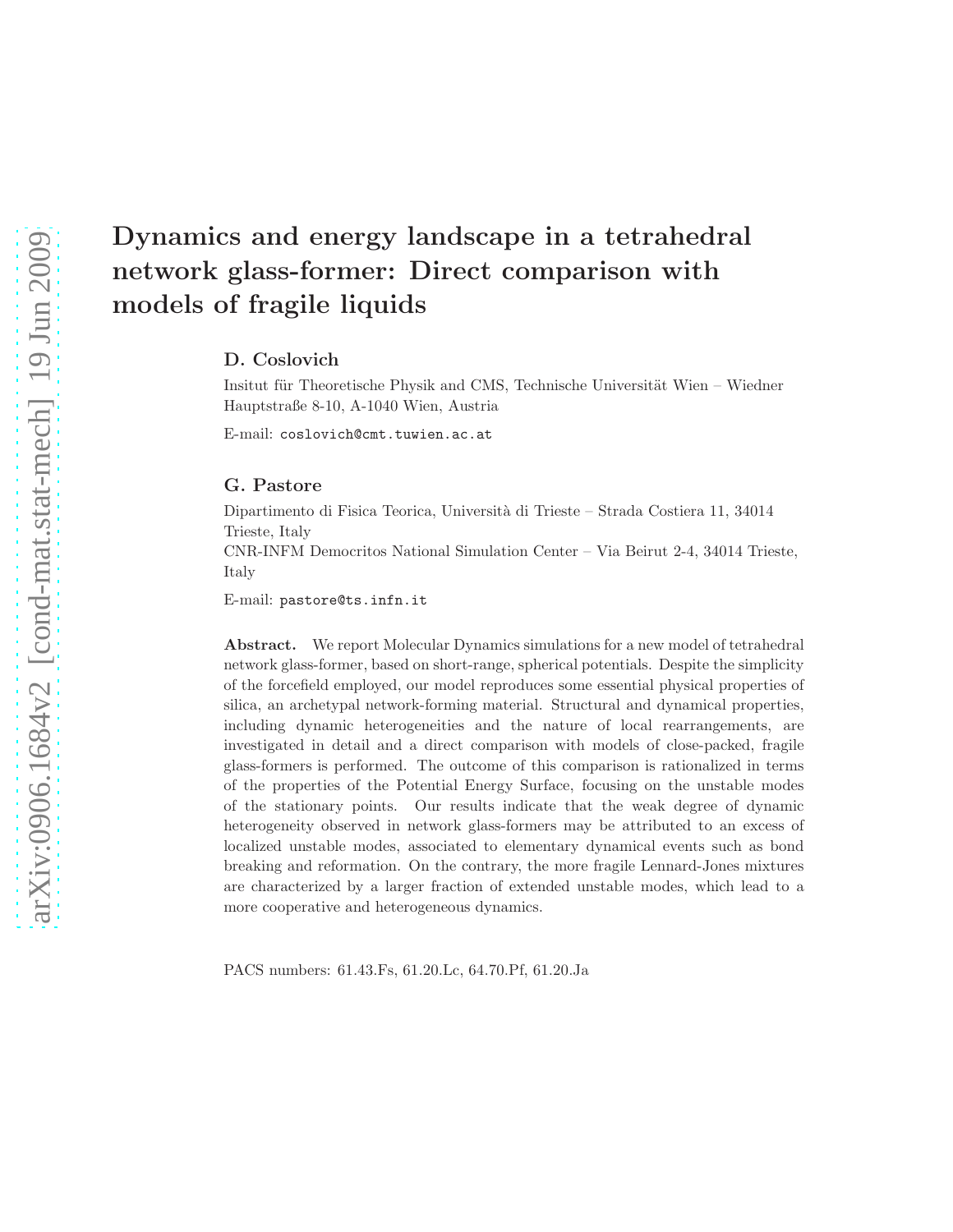## 1. Introduction

Network-forming amorphous materials are of great interest for technological applications, as well as of fundamental importance for the theoretical understanding of the glass transition. At a microscopic scale, the structure of network glass-formers, in both the amorphous and highly viscous regime, is characterized by strong chemical ordering and atomic arrangements that usually form an open tetrahedral network. Upon cooling from high temperature, transport coefficients and structural relaxation times  $\tau$  of network liquids display a mild temperature dependence, often describable by the Arrhenius law  $\tau \approx \tau_{\infty} \exp(E/T)$ . Network glass-formers are thus "strong" in the Angell's classification scheme [\[1\]](#page-23-0). In contrast, other classes of glass-formers, including molecular, polymeric, and bulk metallic liquids, show super-Arrhenius temperature dependence of  $\tau$ , i.e., "fragile" behaviour.

Ever since the introduction of the Angell's classification, the nature of the distinction between fragile and strong liquids has been highly debated. While the degree of fragility of a liquid correlates *quantitatively* with other macroscopic physical properties, the existence of qualitative differences between strong and fragile systems has been questioned. Evidence of a "fragile-to-strong" crossover in simulated network liquid [\[2\]](#page-23-1) and numerical investigations of dynamic heterogeneities in model glassformers [\[3\]](#page-23-2) suggest that network liquids may just be an extreme case of the class of fragile systems [\[4\]](#page-23-3). In contrast, theoretical work on kinetically constrained models of glassy dynamics [\[5\]](#page-23-4) indicates that strong behaviour may arise from the different nature of dynamical constraints. Moreover, the energy landscape description of supercooled liquids [\[6,](#page-23-5) [7\]](#page-23-6) shows that the organization and connectivity of stationary points in the Potential Energy Surface (PES) may be qualitatively different in fragile and strong glass-formers. In this two latter scenarios, fragile and strong liquids would thus belong to different "universality classes" of glass-formers.

Silica is often considered as a prototypical network glass-former. In recent years, several authors have studied structural and dynamical properties of this system through numerical simulations, employing both Molecular Dynamics (MD) and Monte Carlo techniques. One of the most realistic and popular models of silica available for molecular simulations is the BKS model introduced by Van Beest  $et \ al \ [8]$  $et \ al \ [8]$ . In this model, the interaction between Si and O atoms is described by a long-ranged Coulombic interaction, plus a short range repulsion of the Born-Mayer type. Various physical aspects of the supercooled and glassy regime of the BKS model have been analysed, including the phase diagram  $[9, 10]$  $[9, 10]$ , structural  $[11]$ , dynamical  $[12, 13, 3, 4]$  $[12, 13, 3, 4]$  $[12, 13, 3, 4]$  $[12, 13, 3, 4]$  $[12, 13, 3, 4]$  $[12, 13, 3, 4]$ , and vibrational  $[14, 15, 16]$  $[14, 15, 16]$  $[14, 15, 16]$  $[14, 15, 16]$ properties. Investigations of the energy landscape of the BKS model have also been performed [\[17,](#page-24-1) [18,](#page-24-2) [19,](#page-24-3) [20\]](#page-24-4). Because of the long-ranged nature of the interactions, however, simulations using the BKS model are computationally demanding. Hence, development of simpler force-fields, capturing the basic features of network liquids, is highly desirable. Recently, in fact, simplified models for silica have been proposed, including short-ranged variants of the original BKS potential [\[21,](#page-24-5) [22\]](#page-24-6) and primitive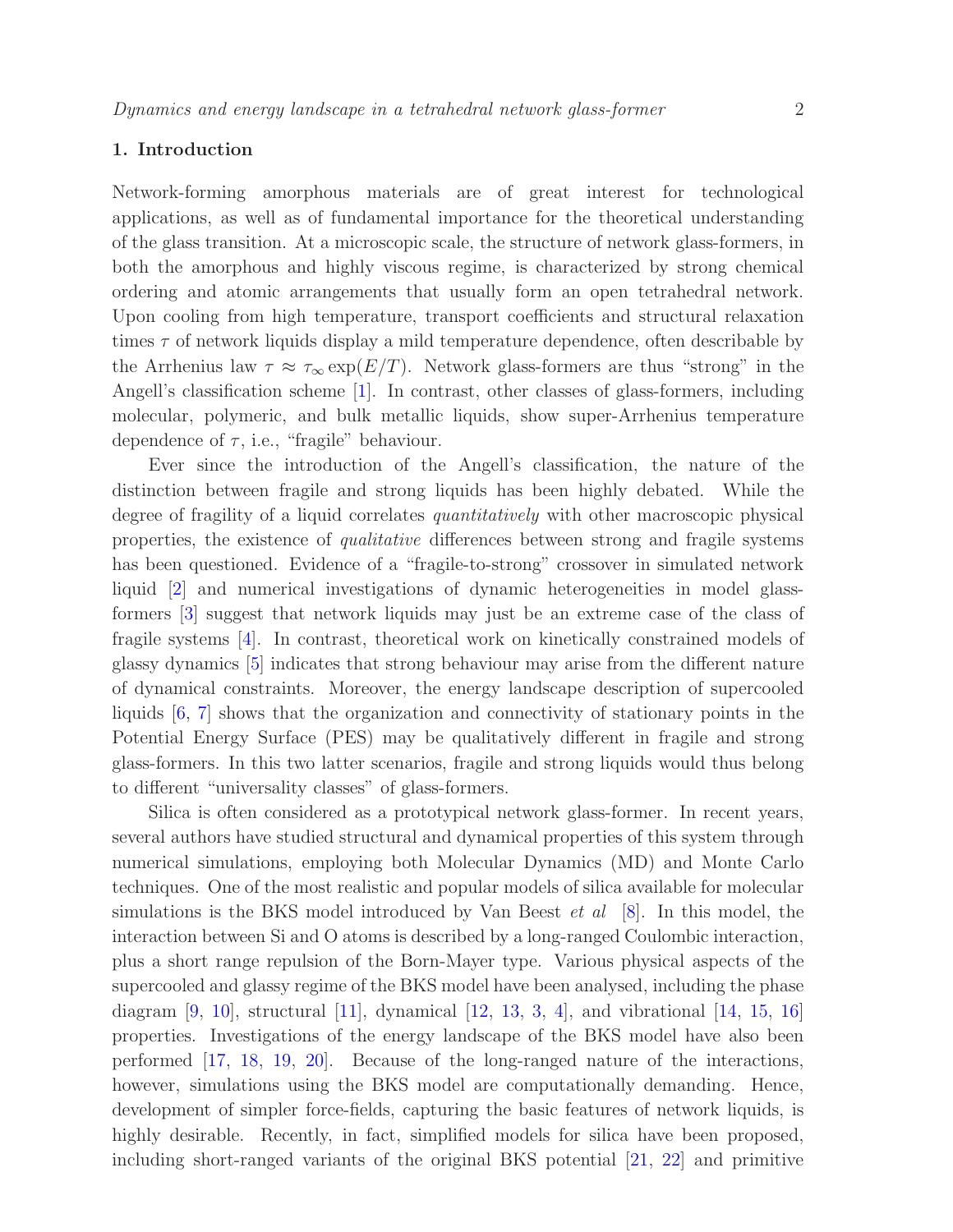models based on patchy interactions [\[23,](#page-24-7) [24\]](#page-24-8). Other models of tetrahedral network liquids (not directly related to silica) based on spherical, patchy interactions have also been studied recently [\[25\]](#page-24-9) and in the past [\[26\]](#page-24-10).

In this work, we present a new model of network glass-former, based on spherical, short-ranged potentials. Our model allows efficient simulations and can be tuned to reproduce some relevant properties of amorphous silica. It does not aim at a realistic description of liquid and amorphous silica, yet it captures to a good extent the essential physics of network glass-formers. Moreover, being able to describe both network and "simple" glass-forming liquids [\[27,](#page-24-11) [28\]](#page-24-12) with similar efficiency via the same family of interactions, we can get an unusually detailed and systematic comparison between the microscopic origins of their structural relaxation. In particular, we trace back the distinct dynamic features of network glass-formers (e.g. strong behaviour, weak dynamic heterogeneity, bond breaking and reformation processes) to the properties of the PES, contrasting our findings with the case of the more fragile, close-packed Lennard-Jones (LJ) mixtures [\[27,](#page-24-11) [28\]](#page-24-12). Our results emphasize the role of the unstable modes of the PES, as a key to rationalize the different dynamic behaviours of glass-forming liquids.

The paper is organized as follows: in section [2](#page-2-0) we introduce our model of network glass-former; in section [3](#page-4-0) we describe its structural and dynamical properties, while in section [4](#page-17-0) we analyse the properties of the stationary points of the PES, focusing on the unstable modes. Finally, in section [5](#page-22-0) we draw our conclusions.

#### <span id="page-2-0"></span>2. Model

Our model of network glass-former, called NTW herein, is a binary mixture of classical particles interacting through the following forcefield

$$
u_{\alpha\alpha}(r) = 4\epsilon_{\alpha\alpha} \left(\frac{\sigma_{\alpha\alpha}}{r}\right)^{12} \tag{1}
$$

$$
u_{\alpha\beta}(r) = 4\epsilon_{\alpha\beta} \left[ \left( \frac{\sigma_{\alpha\beta}}{r} \right)^{12} - \left( \frac{\sigma_{\alpha\beta}}{r} \right)^6 \right] \quad \alpha \neq \beta \tag{2}
$$

where  $\alpha, \beta = 1, 2$  are indexes of species. In the following, we will use  $\sigma_{11}$ ,  $\epsilon_{11}$  and  $\sqrt{m_1\sigma_{11}^2/\epsilon_{11}}$  as reduced units of distance, energy and time respectively. Keeping an eye on silica, we identify large particles (species 1) with Si atoms and small particles (species 2) with O atoms, and we fix the number concentrations at  $x_1 = 0.33, x_2 = 0.67$ . We also use the same mass ratio of O and Si atoms:  $m_2/m_1 = 0.57$ . A smooth cut-off scheme is used to ensure continuity of  $u_{\alpha\beta}(r)$  at  $r = 2.2\sigma_{\alpha\beta}$  up to the second derivative [\[29\]](#page-24-13). The size of the samples considered in this work is  $N = N_1 + N_2 = 500$ . The presence of finite size effects have been checked through simulations of larger systems ( $N = 2048$ , 8000) and will be briefly discussed in section [3.](#page-4-0) We performed MD simulations in the NVE ensemble using quenching protocols and equilibration criteria similar to the ones of previous simulations of LJ mixtures [\[27,](#page-24-11) [28\]](#page-24-12). Equilibration and production runs were performed using Berendsen rescaling and velocity-Verlet algorithm, respectively. The time step  $\delta t$  was varied between 0.001 (at high T) and 0.004 (at low T). The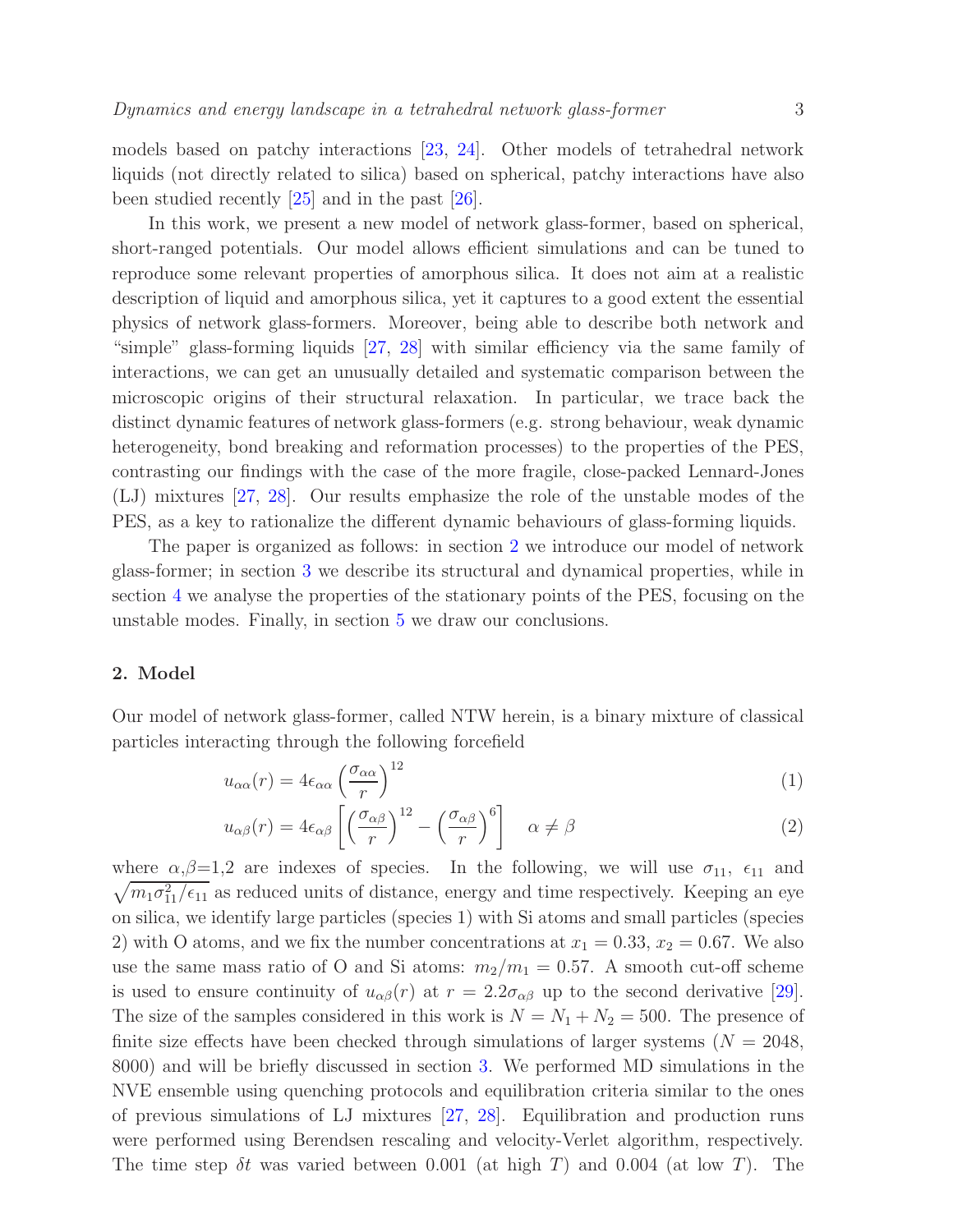

<span id="page-3-0"></span>**Figure 1.** Partial pair correlation functions  $g_{\alpha\beta}(r)$  for the NTW model (solid lines) and the BKS model for silica (open points). The thermodynamic state shown for BKS silica is  $\rho = 2.37g/\text{\AA}^3$ ,  $T = 2750\text{K}$  and the one of NTW is  $\rho = 1.655$ ,  $T = 0.39$  in reduced units. The BKS data refer to the MD simulations by Horbach and Kob [\[30\]](#page-24-14).

absence of major systematic aging effects was checked by comparing thermodynamic, structural, and dynamical properties in different parts of the production runs. At the lowest temperatures, simulations involved up to  $3.5 \times 10^7$  and  $7 \times 10^7$  steps for the equilibration and production runs, respectively. Thanks to the short range of the potentials and to the open local structure of the system, these long runs took a few days on a 3.4 GHz Xeon processor.

To reproduce the open, tetrahedral local structure of network glasses, two main physical ingredients must enter in the forcefield of our model: highly non-additive interaction radii and strong attraction between unlike species. Building on previous experience [\[26\]](#page-24-10), we determined the following optimal set of interaction parameters:

$$
\sigma_{12}/\sigma_{11} = 0.49
$$
  $\sigma_{22}/\sigma_{11} = 0.85$   
 $\epsilon_{12}/\epsilon_{11} = 6.00$   $\epsilon_{22}/\epsilon_{11} = 1.00$ 

To optimize the parameters above, we performed a series of preliminary simulations at reduced density  $\rho = \rho_{expt} \approx 1.53$ , which corresponds to the density of amorphous silica in normal experimental conditions. The parameters were adjusted by requiring that the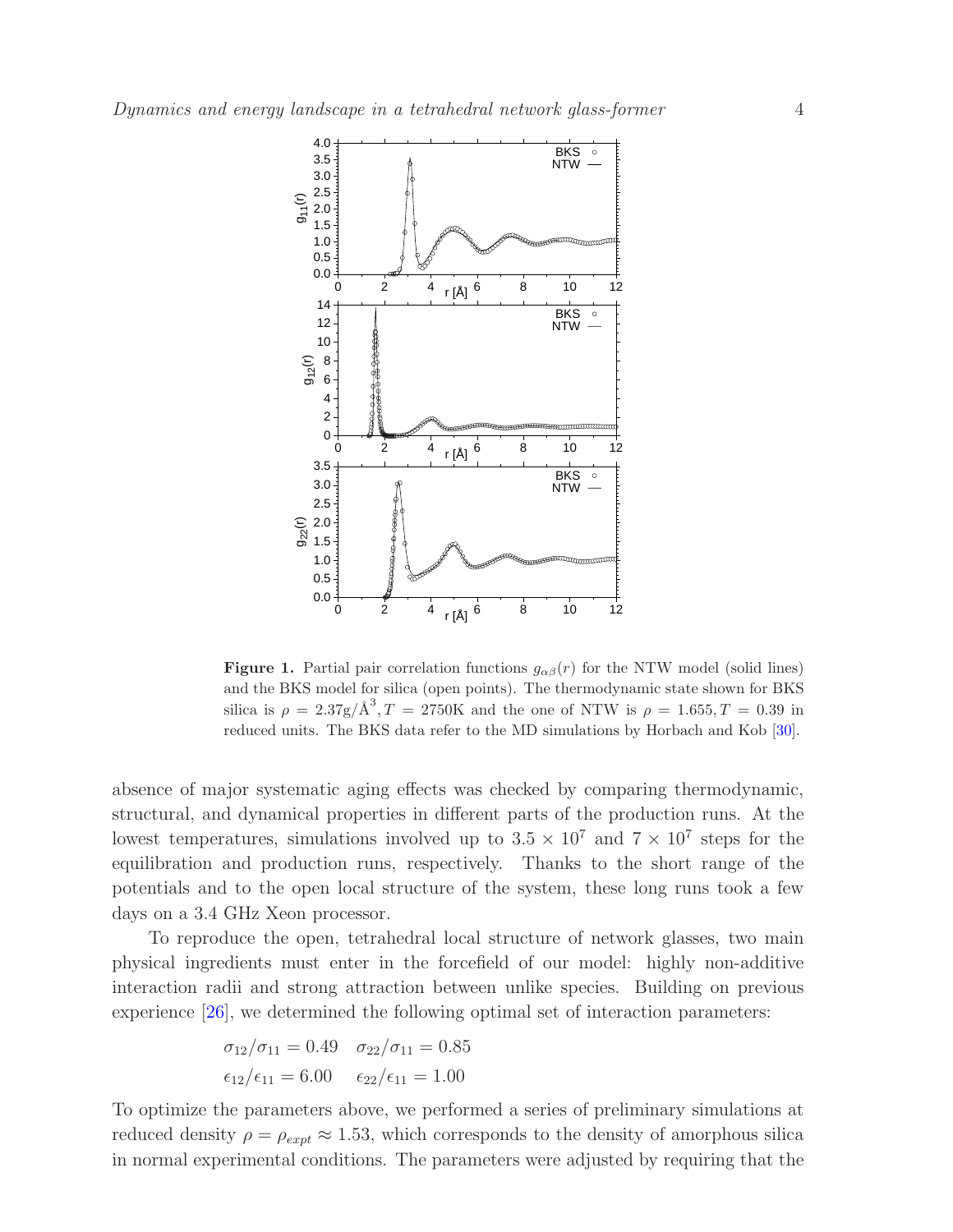

<span id="page-4-1"></span>Figure 2. Vibrational density of states (VDOS) obtained from local minima of the potential energy at  $\rho = 1.53$ ,  $T = 0.30$  for the NTW model (solid line), compared to experimental VDOS of amorphous silica (filled points, from [\[31\]](#page-24-15)). The experimental data are convoluted with a correction function that alters their features only quantitatively [\[16\]](#page-24-0).

ratio between the positions of the first peaks in  $g_{12}(r)$  and  $g_{11}(r)$  was equal to that of Si-O and Si-Si interatomic distances of amorphous silica. We also checked that at low temperature the average coordination numbers, obtained from the integral of the radial distribution functions, were close to the ideal tetrahedral ones, i.e.,  $Z_{12} = 4$ ,  $Z_{21} = 2$ .

The physical units of our model can be be fixed to reproduce some relevant properties of experimental and realistic models of silica, such as the BKS model. We fixed the length scale  $\sigma_{11}$  so that the position of the first peak of  $g_{11}(r)$  matched the mean Si-Si distance (i.e.,  $3.12\text{\AA}$ ) of amorphous silica. In this way we obtained  $\sigma_{11} = 2.84\text{\AA}$ . To fix the energy scale  $\epsilon_{11}$ , we compared the shape of the radial distribution functions  $g_{\alpha\beta}(r)$  to the ones obtained by Horbach and Kob [\[30\]](#page-24-14) for BKS silica at the state point  $\rho = 2.37g/\text{\AA}^3$ ,  $T = 2750\text{K}$  (see figure [1\)](#page-3-0). The corresponding density in reduced units is  $\rho = 1.655$ . A good overall agreement of the liquid structure is found around  $T = 0.39$ , from which we estimate  $\epsilon_{11} \approx 7000$ K. Finally, we fixed the time scale of our model by adjusting the mass scale  $m_1$  so as to reproduce typical vibrational frequencies of amorphous silica. Following previous studies (see for instance [\[14,](#page-23-13) [15,](#page-23-14) [16\]](#page-24-0)), we determined the vibrational density of states (VDOS) through diagonalization of the dynamical matrix calculated at local minima of the potential energy at  $\rho = 1.53$ ,  $T = 0.30$ . The choice  $m_1 = 8.7 \times 10^{-23}$ g ≈ 1.9 $m_{Si}$  yields reasonable agreement between the VDOS of our model and the experimental VDOS of amorphous silica [\[31\]](#page-24-15) (see figure [2,](#page-4-1) which is further discussed in section [3\)](#page-4-0). From the value of  $m_1$  given above we obtain the time unit  $t_0 = \sqrt{m_1 \sigma_{11}^2/\epsilon_{11}} = 2.0 \times 10^{-13}$ s.

# <span id="page-4-0"></span>3. Structure and dynamics

In this section we further validate our model by analysing its structural and dynamical properties. Our simulations spanned a wide range of densities:  $1.250 \le \rho \le 2.300$ . At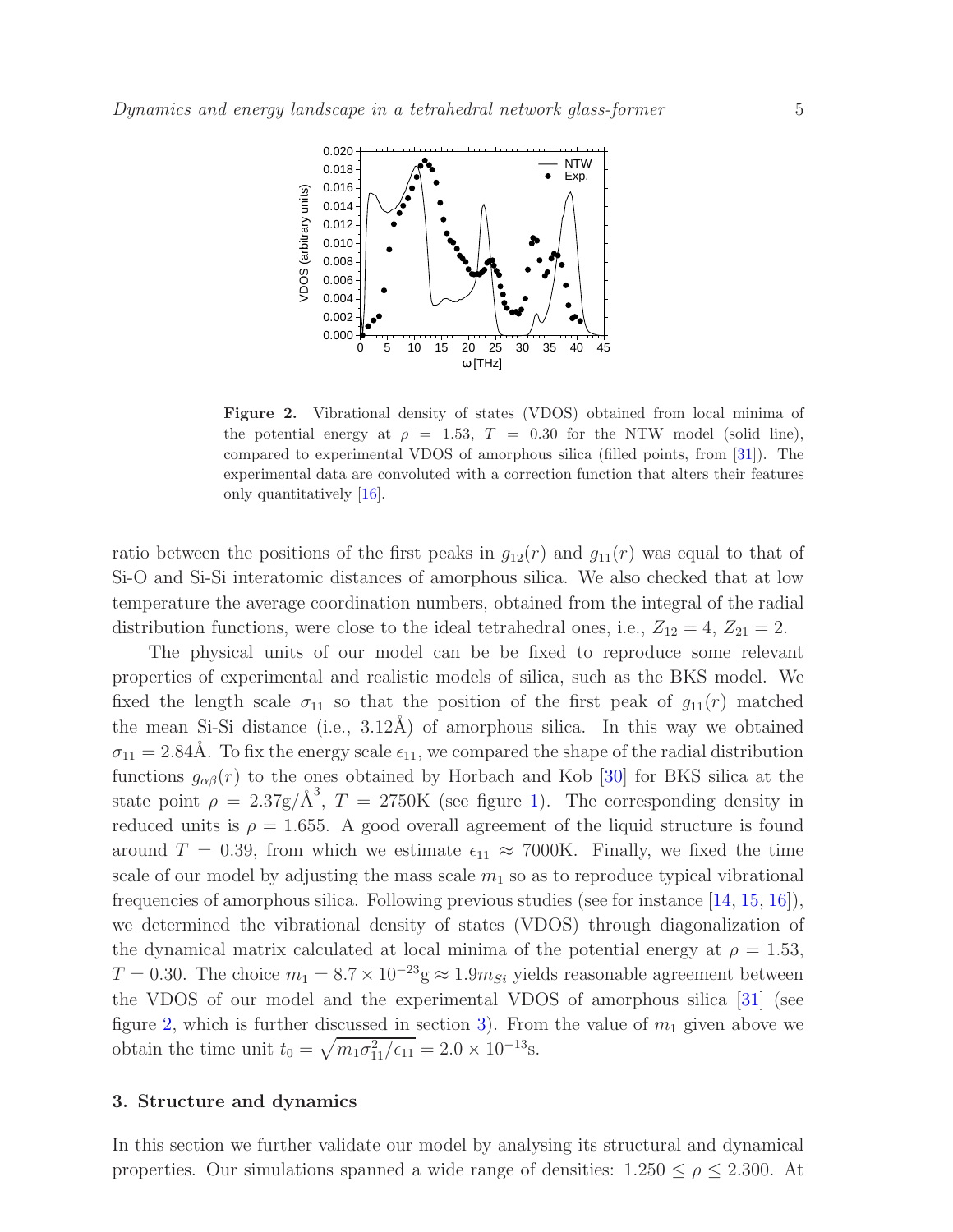

<span id="page-5-0"></span>**Figure 3.** Partial structure factors  $S_{11}(k)$  (solid line),  $S_{12}(k)$  (dashed line), and  $S_{22}(k)$ (dotted line) at  $\rho = 1.655$  and  $T = 0.29$ .

higher density ( $\rho = 2.800$ ) we found clear signs of crystallization of our samples, but we did not attempt to determine the crystallographic structure. At lower densities  $(\rho \leq 1.250)$  large voids are formed in the network structure, and liquid-gas phase separation might occur. In the following, we will mostly focus on the isochore  $\rho = 1.655$ , which corresponds to the density employed in several simulations of BKS silica, at temperatures in the range  $0.29 \le T \le 1.50$ .

## 3.1. Structure and vibrations

The fact that the radial distribution functions of our model agree rather well with those of the more realistic BKS model (see figure [1\)](#page-3-0) and the overall qualitative shape of the VDOS (see figure [2\)](#page-4-1), already suggest that the NTW model should capture some relevant physical aspects of network glass-formers, at least for densities and temperatures where tetrahedral local ordering is more pronounced. In this section we study in more details the structural and vibrational properties of our model.

In figure [3](#page-5-0) we show the partial structure factors  $S_{\alpha\beta}(k)$  obtained at the lowest temperature attained in equilibrium conditions for  $\rho = 1.655$ . The pre-peak (also called first sharp diffraction peak) at  $k \approx 5.0$  in  $S_{11}(k)$  and  $S_{22}(k)$  signals the formation of intermediate range order. This is a typical feature apparent at low temperature in network liquids. The positions of the pre-peak and main peak  $(k \approx 8.0)$  in  $S_{11}(k)$  are in good agreement with those of  $S_{SiSi}(k)$  in amorphous silica and simulated BKS silica [\[12\]](#page-23-11).

Further insight into the structural properties of the NTW model is provided by the distribution  $f_{\alpha\beta\gamma}(\theta)$  of angles formed by a central particle of species  $\beta$  with neighbours of species  $\alpha$  and  $\gamma$ , where  $\alpha, \beta, \gamma = 1, 2$ . Particles of species  $\alpha$  and  $\gamma$  are considered neighbours if their distance is less than the minimum of the radial distribution function at the corresponding T. The normalized angular distribution functions  $f_{121}(\theta)$  and  $f_{212}(\theta)$ , shown in figure [4](#page-6-0) for a few selected temperatures, reveal the typical features associated to local tetrahedral ordering. The broad peak in  $f_{212}(\theta)$ , located around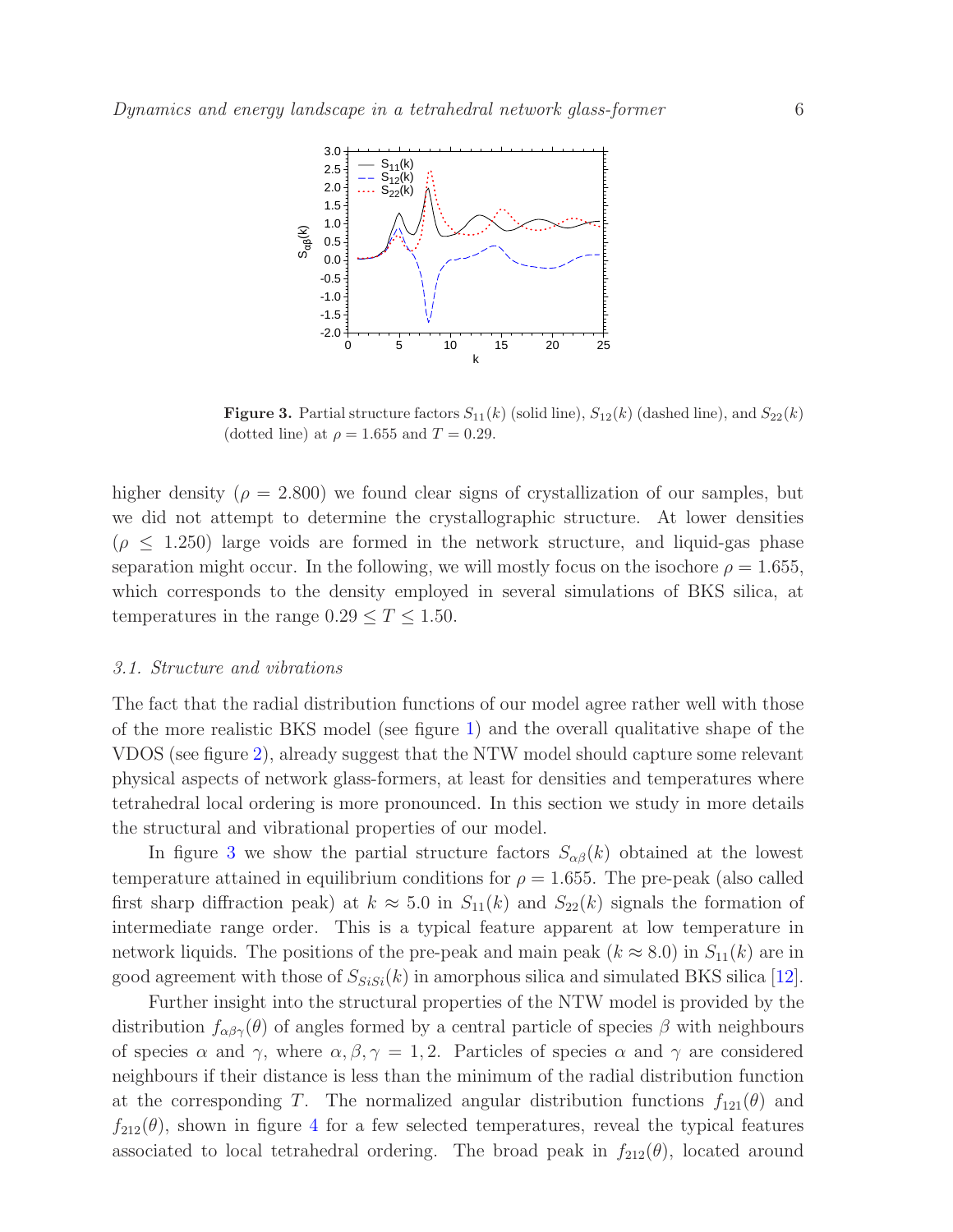

<span id="page-6-0"></span>**Figure 4.** Angular distribution functions  $f_{\alpha\beta\gamma}(\theta)$  for  $T = 0.80$  (dotted lines), 0.48 (dash-dotted lines), 0.36 (dashed lines), 0.29 (solid lines) at density  $\rho = 1.655$ .

 $\theta = 108^{\circ}$ , reflects the presence of slightly distorted tetrahedra centered around particles of species 1. The  $f_{121}(\theta)$  shows a peak around 180<sup>°</sup>, which corresponds the links formed by particles of species 2 connecting adjacent tetrahedra. Note that the peak positions and the overall shape of these distribution functions change only mildly below  $T \approx 0.50$ . Thus, below this temperature, which we will identify in the next section as the onset temperature of slow-dynamics [\[32\]](#page-24-16), the NTW model displays a strong degree of tetrahedral local ordering.

The angular distribution functions  $f_{111}(\theta)$  and  $f_{222}(\theta)$  (see two lower plots in figure [4\)](#page-6-0) provide information about the intermediate range order of our model. The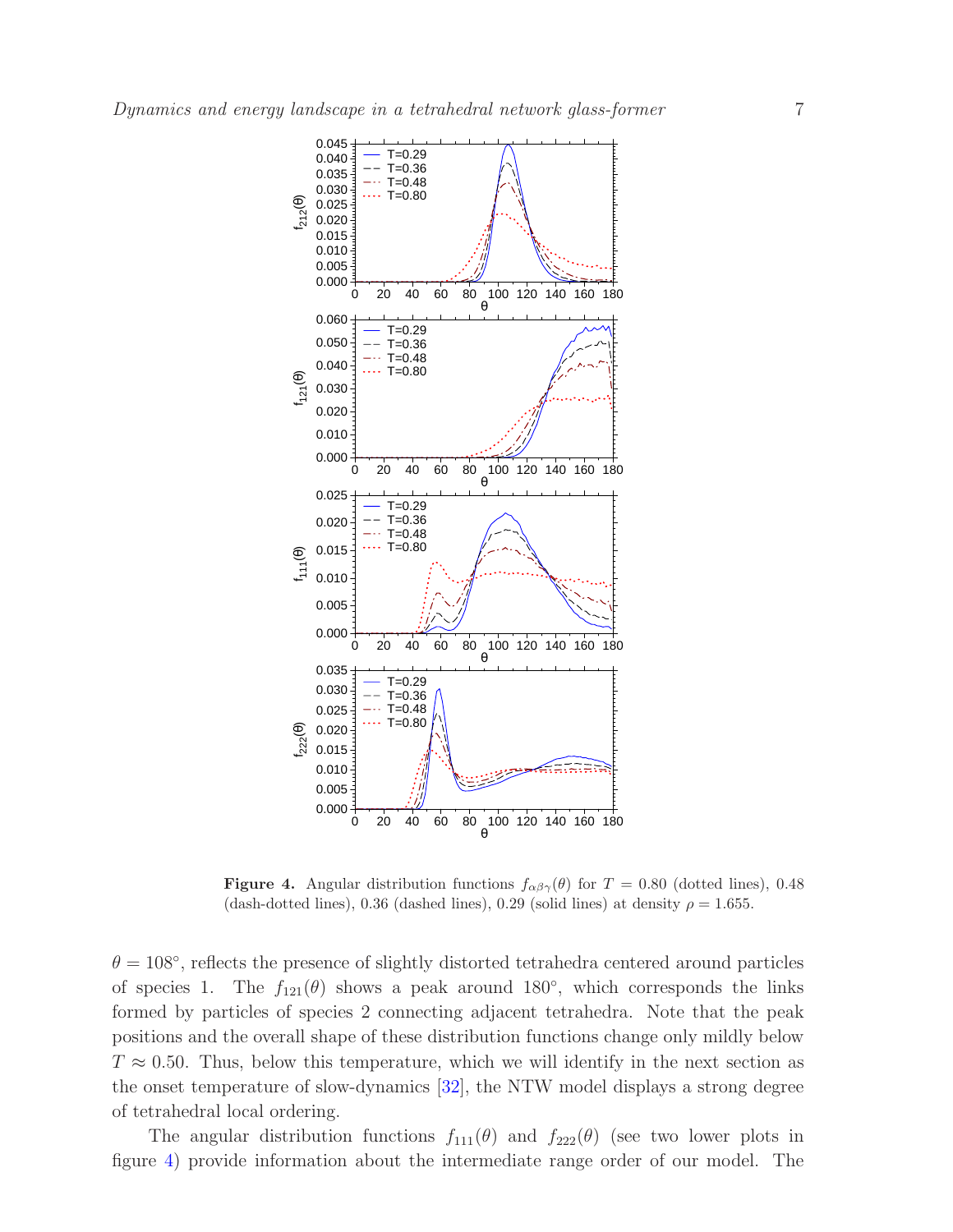

<span id="page-7-0"></span>Figure 5. Fraction of particles with ideal tetrahedral coordination as a function of  $1/T$ :  $P(Z_{12} = 4)$  (empty circles) and  $P(Z_{21} = 2)$  (filled circles) are shown for particles of species 1 and 2, respectively. The vertical dotted line marks the onset of the slowdynamics regime.

 $f_{111}(\theta)$  displays a broad peak located at  $\theta \approx 105^{\circ}$ , associated to distorted corner-sharing tetrahedra. The smaller peak around 60<sup>°</sup>, due to three-fold rings [\[33\]](#page-24-17), decreases in height upon lowering the temperature. At higher density ( $\rho = 2.300$ , not shown here) this small peak increases in intensity (at fixed T), while the peak at  $\theta \approx 105^{\circ}$  splits in two sub-peaks. Similar variations upon compression were found in the angular distribution functions of a more realistic model of silica [\[33\]](#page-24-17). Hence, we conclude that our simple model is able to capture some non-trivial structural features of network glass-formers.

To highlight the formation of a nearly ideal tetrahedral network at low T, we show in figure [5](#page-7-0) the T-dependence of the fraction of particles with ideal coordination numbers, i.e.,  $P(Z_{12} = 4)$  and  $P(Z_{21} = 2)$  for particles of species 1 and 2, respectively. To identify neighbouring particles we used the same criterion as for the angular distribution functions discussed above. The fraction of ideally coordinated particles is already substantial around  $T \approx 0.5$   $[P(Z_{12} = 4), P(Z_{21} = 2) > 0.70]$  and approaches unity at low T. This provides further indication that for the density considered here the system is indeed in the optimal region of network formation [\[25\]](#page-24-9).

A closer inspection of figure [2](#page-4-1) shows that the VDOS of the NTW model reproduces all the qualitative features of the experimental VDOS of amorphous silica. The relative positions of the peaks in the VDOS of NTW match well enough those of the experimental VDOS. Note that the absence of a peak at small frequencies ( $\omega \approx 4$ THz) in the experimental data is due to insufficient experimental resolution [\[16,](#page-24-0) [34\]](#page-24-18). A careful comparison of simulated and experimental VDOS of silica can be found in [\[16\]](#page-24-0). Here we only recall that the VDOS of the BKS model is somewhat unrealistic at low and intermediate frequencies [\[16\]](#page-24-0). Similar deficiencies have also been found in recent modifications of the original BKS model employing short-ranged potentials [\[22\]](#page-24-6). Specifically, the distinct peaks at 12 and 24 THz, as well as the small peak around 18 THz  $(D_2)$  line), are missing in the VDOS of BKS silica. Given the simplicity of the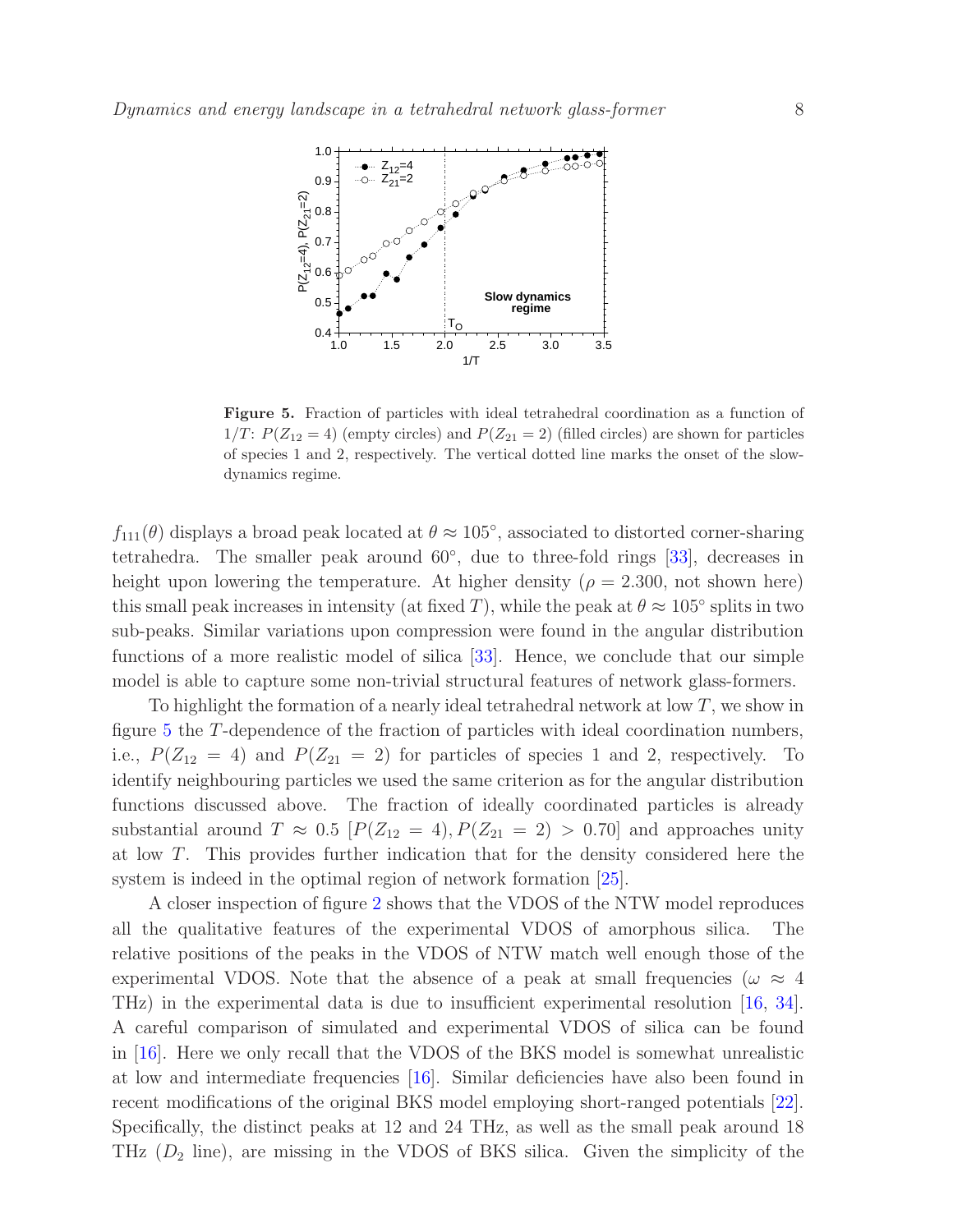

<span id="page-8-0"></span>**Figure 6.** Intermediate scattering functions  $F_s(k, t)$  (self part) at  $\rho = 1.655$  for wavevector  $k = 5.0$  (top panel) and  $k = 8.0$  (bottom panel).

forcefield employed, the success of the NTW model in reproducing the main qualitative vibrational features of amorphous silica is rather remarkable.

#### 3.2. Relaxation dynamics

Our first step in the description of the dynamical properties of the NTW model consists in the identification of the so-called "slow-dynamics regime" [\[32\]](#page-24-16). In this temperature regime, the dynamical properties of glass-forming liquids assume all their distinct features, including two-step relaxation, dynamic heterogeneities, etc. To detect the onset of slow-dynamics, we study the variation with temperature of the incoherent intermediate scattering functions

$$
F_s^{\alpha}(k,t) = \frac{1}{N_{\alpha}} \sum_{i=1}^{N_{\alpha}} \langle \exp \{ i \boldsymbol{k} \cdot [\boldsymbol{r}_i(t) - \boldsymbol{r}_i(0)] \} \rangle \tag{3}
$$

where  $\alpha = 1, 2$  is an index of species. The *t*-dependence of  $F_s^1(k, t)$  is shown in figure [6](#page-8-0) for temperatures in the range  $0.29 \leq T \leq 1.50$  at two different wave-numbers:  $k = 5.0$ , close to the pre-peak in the static structure factors (upper panel) and  $k = 8.0$  (lower panel). Two-step relaxation develops around  $T<sub>O</sub> \approx 0.50$ , which we take as the onset temperature of the slow-dynamics regime. Distinct damped oscillations are observed in  $F_s^{\alpha}(k, t)$  on the time scale of the early  $\beta$ -relaxation, i.e., on approaching the plateau. In larger samples (not shown here), the amplitude of these oscillations is slightly smaller—a well-known finite-size effect in model network liquids [\[30,](#page-24-14) [35\]](#page-24-19).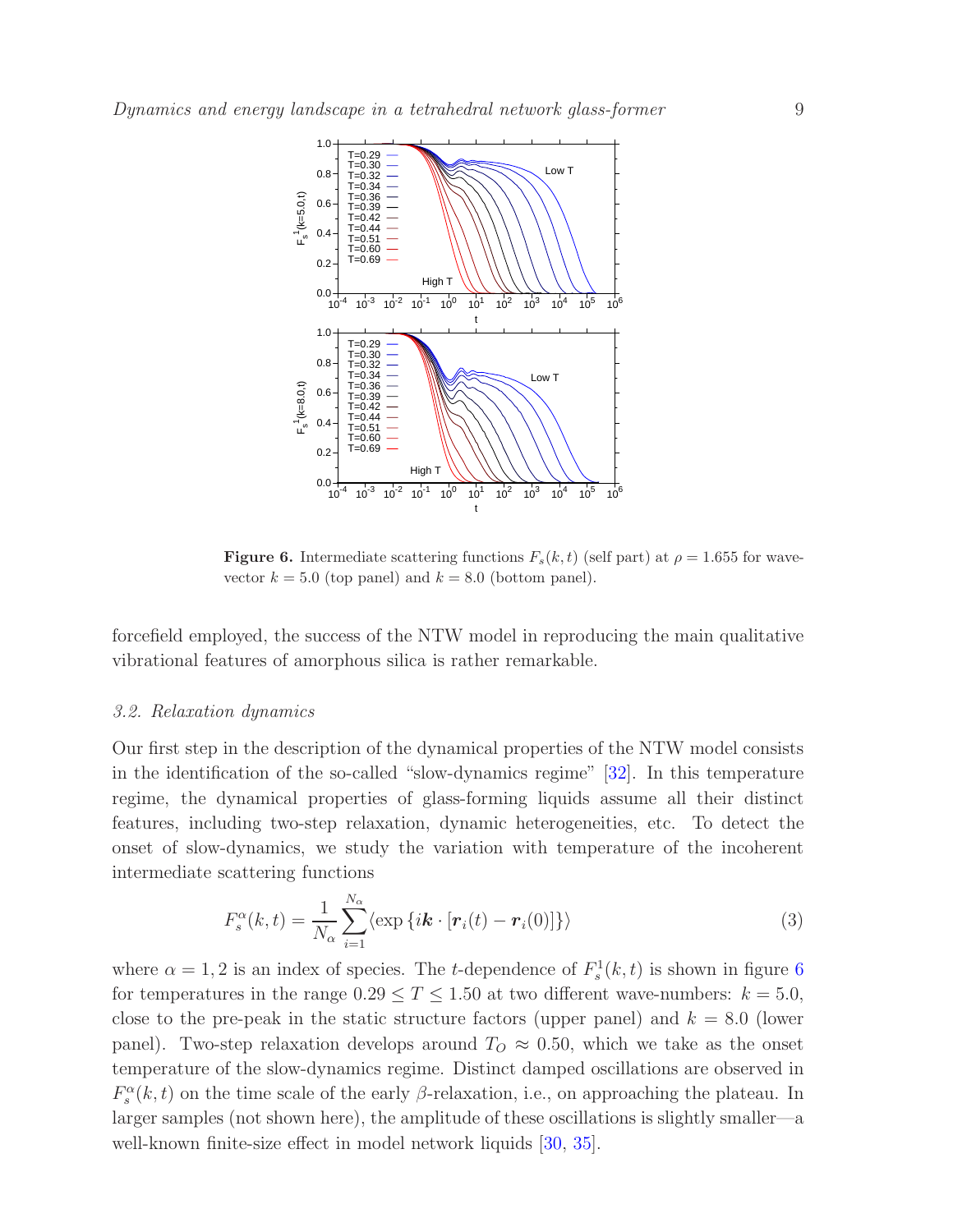

<span id="page-9-1"></span>**Figure 7.** Top panel: Angell plot for structural relaxation times  $\tau_1(k = 5.0)$  (filled squares),  $\tau_1(k = 8.0)$  (stars), and inverse diffusion coefficients  $1/D_1$  (empty squares). All quantities refer to particles of species 1. The modified VFT fit for  $\tau_1(k = 5.0)$ [equation [\(4\)](#page-9-0)] and the Arrhenius fit for  $1/D_1$  are also shown as solid lines. The dotted vertical line marks the onset of the slow dynamics regime. Lower panel: Ratios  $\tau_1(k=5.0)/\tau_2(k=5.0)$  (filled squares) and  $D_2/D_1$  (empty squares) as a function of  $1/T$ .

We now analyse the T-dependence of the structural relaxation times extracted from the intermediate scattering functions. Wave-number dependent relaxation times,  $\tau_{\alpha}(k)$ , for species  $\alpha$  are defined by the condition  $F_s^{\alpha}(k, \tau_{\alpha}(k)) = 1/e$ . In the Angell plot in Fig. [7](#page-9-1) we focus on the T-dependence of  $\tau_1$ . We focus here on the case  $\tau \equiv \tau_1(k = 5.0)$ . To fit the T-dependence of the relaxation times we use the following modified Vogel-Fulcher equation, previously employed in our study of LJ mixtures [\[27\]](#page-24-11),

<span id="page-9-0"></span>
$$
\tau(T) = \begin{cases} \tau_{\infty} \exp\left[E_{\infty}/T\right] & T > T^* \\ \tau_{\infty}' \exp\left[\frac{1}{K(T/T_0 - 1)}\right] & T < T^* \end{cases}
$$
\n(4)

where

$$
\tau_{\infty}^{\prime} = \tau_{\infty} \exp\left[E_{\infty}/T^* - \frac{1}{K(T^*/T_0 - 1)}\right]
$$
\n(5)

Equation [\(4\)](#page-9-0) describes the crossover from Arrhenius to Vogel-Fulcher T-dependence of  $\tau$ , ensuring continuity at  $T = T^*$ . Its use in the case of a network glassformers is justified by the observation that network liquids display a mild super-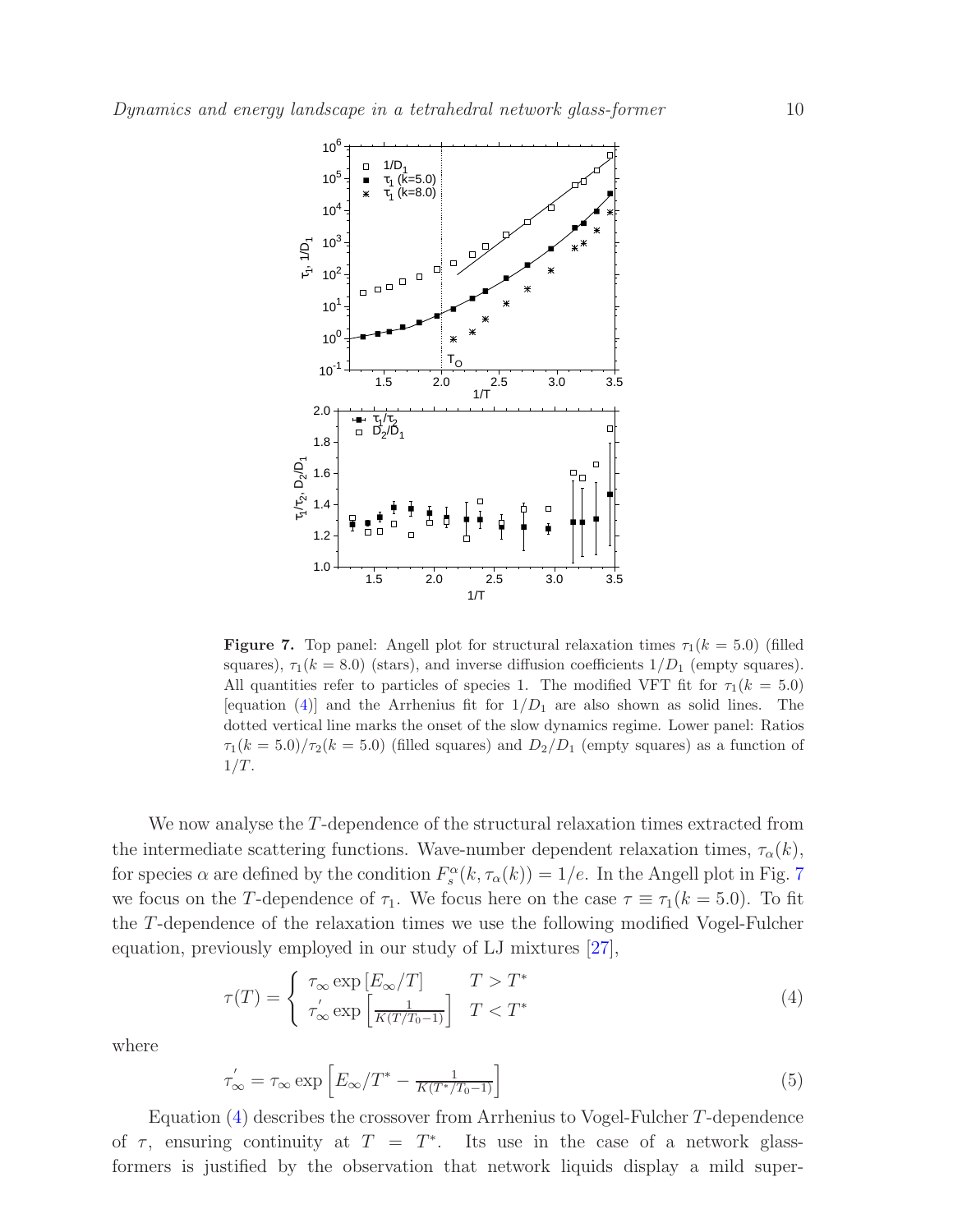

<span id="page-10-0"></span>Figure 8. Fragility index K obtained for NTW model and two representative LJ mixtures as a function of  $\rho$  (NTW, lower axis) and P (LJ, upper axis).

Arrhenius behaviour around and slightly below  $T<sub>O</sub>$ . As we can see from figure [7,](#page-9-1) equation [\(4\)](#page-9-0) fits rather well  $\tau(T)$  over about 5 decades. Note that the degree of super-Arrhenius behaviour in  $\tau(T)$  is indeed rather modest and more visible at wave-numbers corresponding to the first sharp diffraction peak  $(k = 5.0)$ .

Also included in figure [7](#page-9-1) are the partial diffusion coefficients  $D_1(T)$  obtained from the usual Einstein relation. To describe the T-dependence of the diffusion coefficients, we simply used the Arrhenius law,  $D_{\alpha} = D_{\infty}^{\alpha} \exp(E_{\alpha}/T)$ . By fitting the data at low temperature  $(T < 0.4)$ , we obtain activation energies  $E_1 = 6.3 \approx 3.8$ eV and  $E_2 = 5.9 \approx 3.6$ eV, which are in reasonable agreement with those obtained in the case of BKS silica for silicon and oxygen atoms, respectively [\[30\]](#page-24-14). The difference in the diffusion coefficients between the two species is analysed in the lower panel of figure [7,](#page-9-1) where the ratio  $D_1/D_2$  is shown as a function of 1/T. This ratio becomes  $\sim 2$  at the lowest temperatures. A smaller separation of time scales is found when inspecting the ratio  $\tau_2/\tau_1$ .

The fragility index  $K$  of the NTW model obtained from fits to equation  $(4)$  is shown in figure [8](#page-10-0) as a function of  $\rho$ . The system is slightly stronger (smaller K) at densities close to the experimental density of silica. In this range of density  $(1.5 < \rho < 1.8)$ , tetrahedral local order becomes nearly ideal at low T. Hence, our results provide support for the link between structure and dynamic behaviour in network liquids demonstrated in [\[24\]](#page-24-8) for patchy colloidal particles. Interestingly, the fragility of the NTW model seems to increase outside the density range mentioned above both at high and low density. Further investigations at low density would be required to clarify the nature of this behaviour and its possible connection with a reversibility window [\[36,](#page-24-20) [37\]](#page-24-21), whose existence for silica has been suggested by recent work [\[38\]](#page-24-22).

The use of a common functional form to describe  $\tau = \tau(T)$  of NTW and LJ models allows a direct comparison of their Angell's fragility. To this end, we also included in figure [8](#page-10-0) the values of K obtained in  $[27]$  for the mixture of Kob and Andersen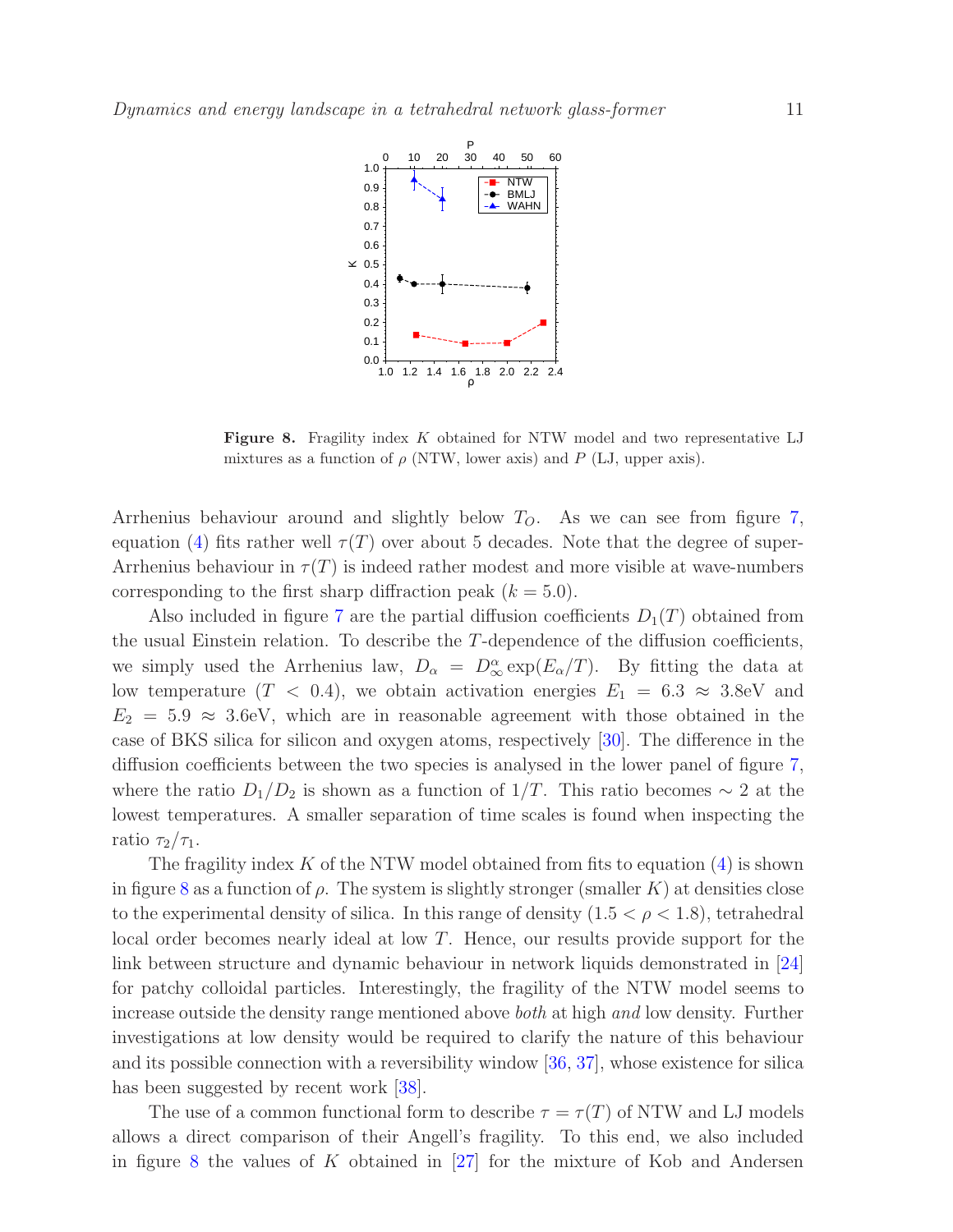$(BMLJ [39])$  $(BMLJ [39])$  $(BMLJ [39])$  and the mixture of Wahnström (WAHN  $[40]$ ). Clearly, both LJ mixtures have larger fragility indexes. Furthermore, the fragility index of NTW,  $K = 0.09$ , obtained at  $\rho = 1.655$  is lower by around a factor of 3 than the lowest values found for LJ mixtures  $(K = 0.24$  for AMLJ-0.60 [\[27\]](#page-24-11)). The fact that the fragility index was obtained at constant density for the NTW and constant pressure for the LJ mixtures does not affect substantially our conclusions. Moreover, even when considering the variation of K with  $\rho$ , the largest fragility index of the NTW model  $(K = 0.20$  at  $\rho = 2.300)$  is comparable to the lowest ones found in LJ mixtures [\[27\]](#page-24-11). Thus, despite the presence of super-Arrhenius behaviour around the onset of slow dynamics, our network glassformer is stronger than all LJ mixtures studied in [\[27\]](#page-24-11), a fact which fits naturally in the Angell classification scheme. Moreover, our analysis does not exclude the occurrence, at low temperatures, of a fragile-to-strong transition—a scenario which has recently found support on the basis of an energy landscape approach  $[20]$ .

## 3.3. Dynamic heterogeneity

Figure [8](#page-10-0) shows that NTW, BMLJ, and WAHN may be considered as models of strong, intermediate, and fragile glass-formers, respectively. This offers the opportunity to investigate the main trends of variations of the dynamics in liquids with different fragility. In this section, we focus on the degree of dynamic heterogeneity of the above mentioned models.

As a simple measure of the degree of heterogeneity of the dynamics we will use the non-Gaussian parameter

<span id="page-11-0"></span>
$$
\alpha_2(t) = \frac{3\langle r^4(t) \rangle}{5\langle r^2(t) \rangle^2} - 1\tag{6}
$$

which measures the deviation of the distribution of particles' displacements  $r(t)$  from a Gaussian distribution. Upon cooling the liquid below  $T<sub>O</sub>$ , in fact, the distribution of particles' displacements deviates progressively from a Gaussian and the amplitude of  $\alpha_2$  increases. Within the late  $\beta$ -relaxation time scale, the non-Gaussian parameter of typical glass-forming liquids displays a broad peak, whose the position  $t^*$  and the height  $\alpha^*$  increase by decreasing temperature. The trends of variation of the maximum of the non-Gaussian parameter  $\alpha_2^*$  have been found to follow qualitatively the behaviour of more refined dynamic indicators [\[3\]](#page-23-2), such as those obtained from four-point correlations functions  $[41, 42]$  $[41, 42]$ .

We computed the non-Gaussian parameter  $\alpha_2(t)$  in equation [\(6\)](#page-11-0) separately for species 1 and 2. The results obtained for NTW, BMLJ, WAHN models along isochoric quenches are shown in Fig. [9](#page-12-0) and [10](#page-13-0) for species 1 and 2, respectively. The degree of dynamic heterogeneity, as measured from the height  $\alpha_2^*$  of the peak, is least pronounced in the case of the NTW model close to the ideal density for tetrahedral network structure. This is consistent with the analysis of Vogel *et al* [\[3\]](#page-23-2), who found in fact that BKS silica had a lower degree of dynamic heterogeneity than other simple glass-formers, including the BMLJ model. Our results thus indicate a broad correlation between fragility and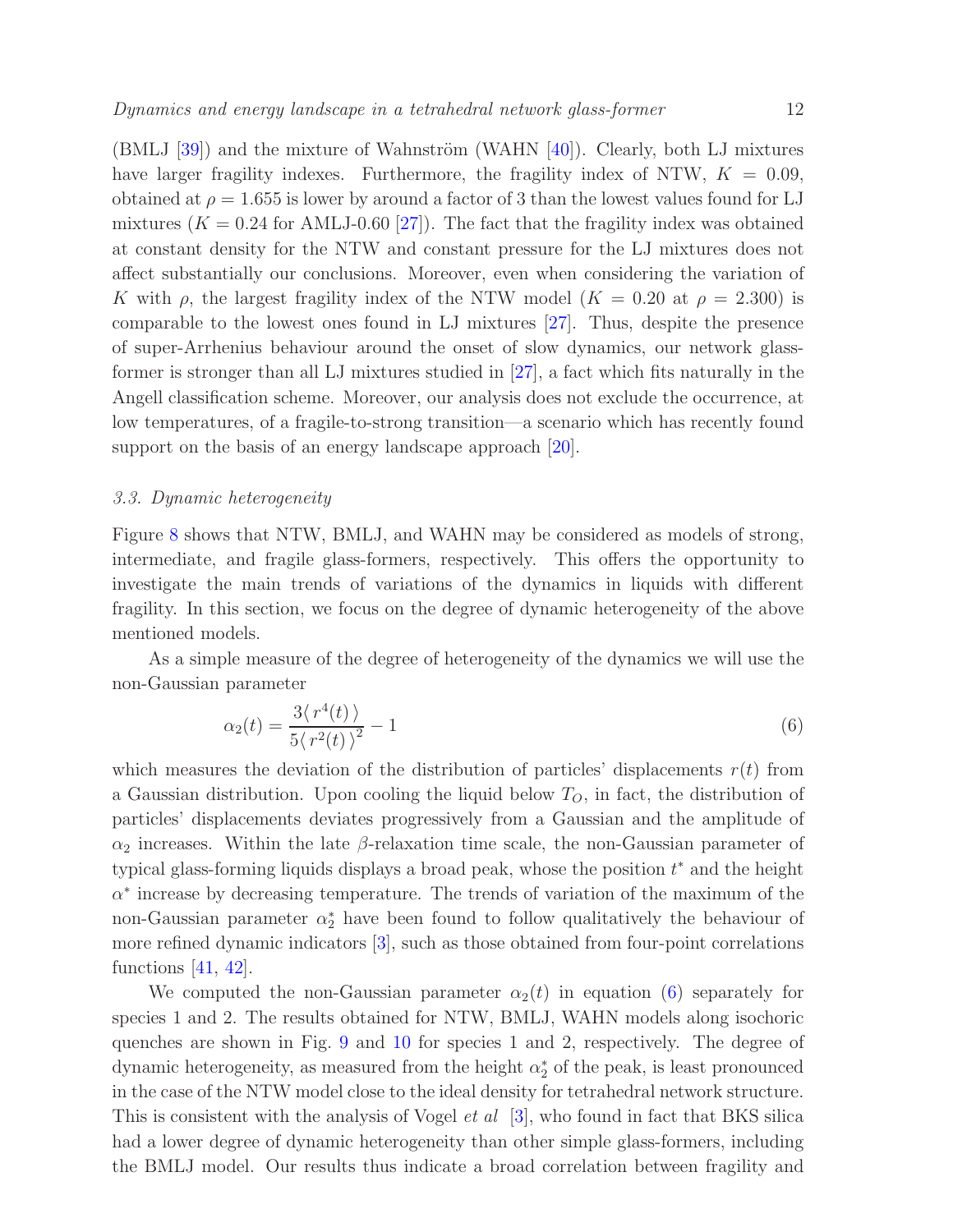

<span id="page-12-0"></span>**Figure 9.** Non-Gaussian parameter  $\alpha_2(t)$  for particles of species 1 along isochoric quenches for NTW at  $\rho = 1.655$  (top), BMLJ at  $\rho = 1.2$  (middle), and WAHN at  $\rho = 1.297$  (bottom).

the degree of dynamic heterogeneity in glass-forming liquids. In particular, within the slow-dynamics regime, both the local structure and the local dynamics appear more homogeneous in network than in close-packed glass-formers.

#### 3.4. Local rearrangements

We now turn to a closer inspection of the nature of local rearrangements in our model network glass-former. In particular, we want to identify the structural modifications that accompany relaxation events. This is motivated by the current interest in investigating the link between structure and dynamics in glass-forming liquids [\[43,](#page-24-27) [44\]](#page-24-28). We will contrast the results for the NTW model to those previously obtained for LJ systems [\[45,](#page-24-29) [27,](#page-24-11) [28\]](#page-24-12).

In a first attempt to characterize the local dynamics of the NTW model and to establish a connection with its local structural properties, we computed the "propensity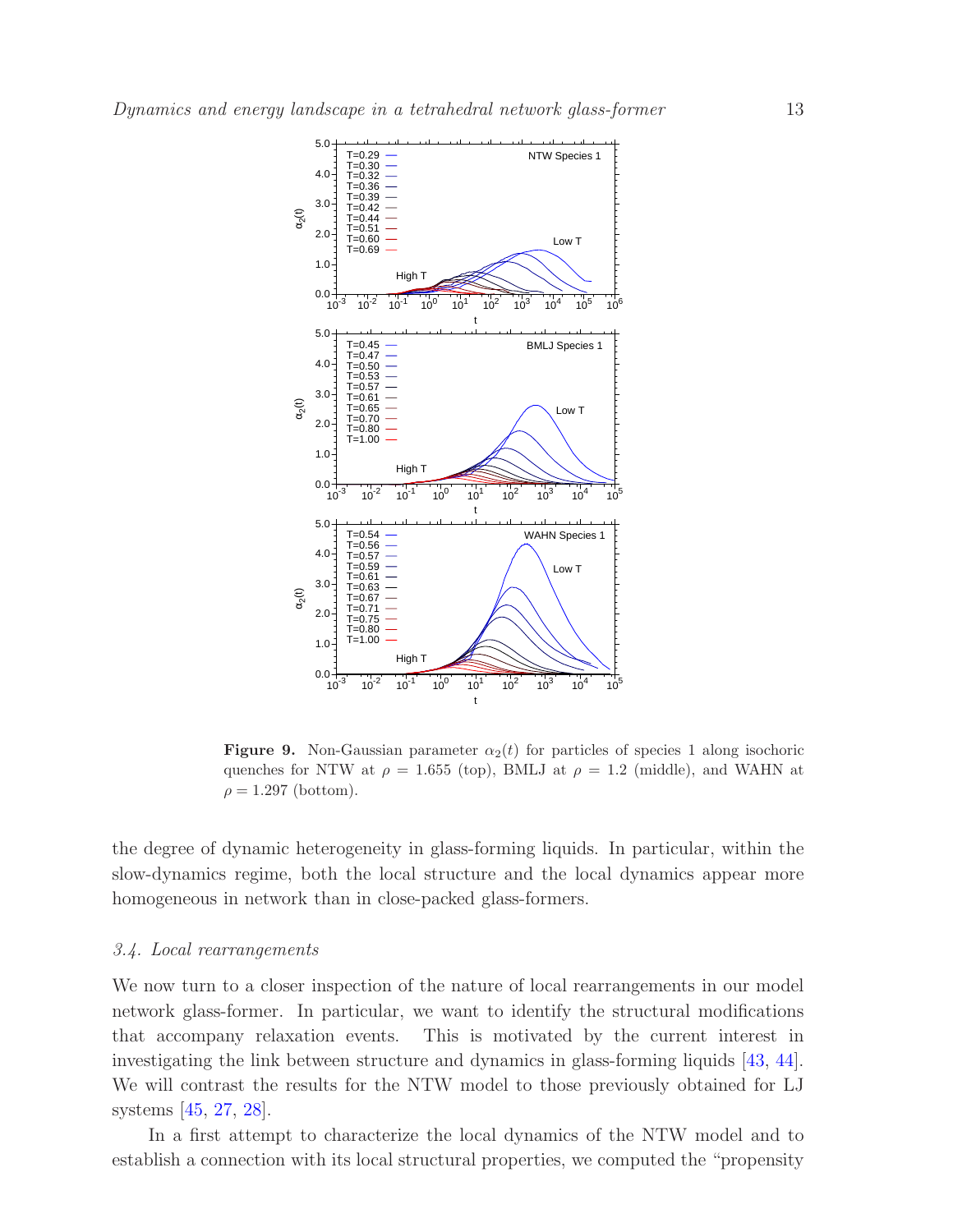

<span id="page-13-0"></span>Figure 10. Same as Fig. [9](#page-12-0) but for particles of species 2.

of motion" of particles, according to the definition of Widmer-Cooper  $et \ al$  [\[43\]](#page-24-27). In this approach, time-dependent atomic displacements  $\Delta r(t)$ , relative to a reference configuration, are averaged over several trajectories generated by independent initial sets of velocities ("iso-configurational ensemble"). The resulting spatial distribution of average displacements  $\langle \Delta r(t) \rangle_{ic}$ , where  $\langle ... \rangle_{ic}$  denotes an average in the isoconfigurational ensemble, is thus strictly associated to the initial configuration, and can be used, in principle, to identify the local structural features responsible for relaxation events.

The spatial distribution of the particles with large propensity of motion for a representative configuration sampled at  $T = 0.31$  is shown in figure [11](#page-14-0) for  $t = 200 < t^*$ (left panel) and for  $t = 1000 \approx t^*$  (right panel). Mobile particles, depicted in figure [11](#page-14-0) as large dark spheres, are identified as the ones having the 30% largest propensities of motion among those of the same chemical species. The overall picture does not change upon small variation of the fraction of particles displayed. There is no substantial clustering of mobile particles on either time scales. Some clustering is observed at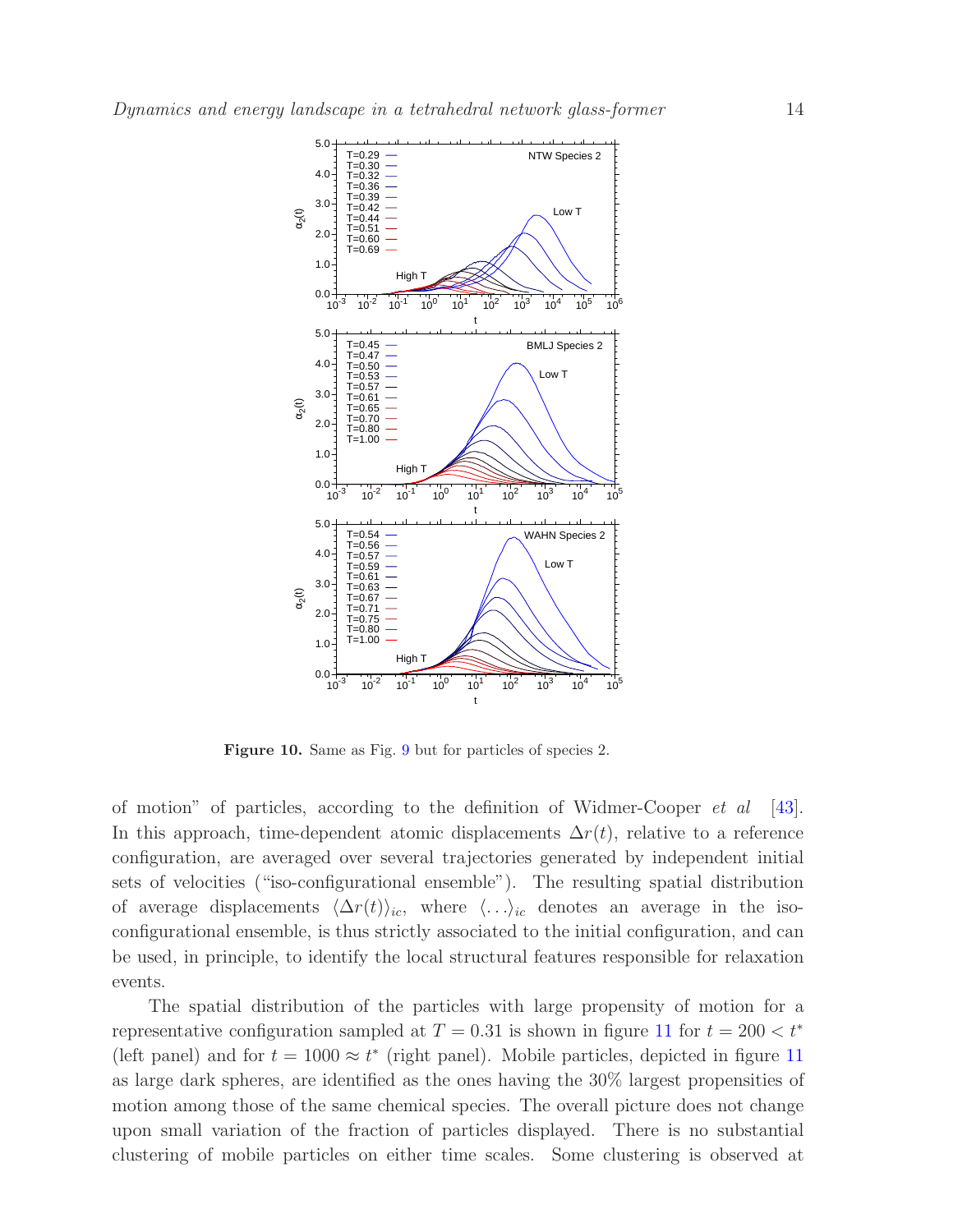

<span id="page-14-0"></span>Figure 11. Snapshots of particles having large propensity of motion  $\langle\Delta r(t)\rangle_{ic}$  for  $t = 200$  (left panel) and  $t = 1000 \approx t^*$  (right panel). For both times, the 30% most mobile particles of either species are shown as large dark spheres, irrespectively of chemical species. The remaining particles are shown as small light spheres.

 $t = 1000$  but the size of the clusters remains rather modest (less than  $\sim 10$  neighbouring particles). This is strikingly different from the results obtained in LJ systems [\[45\]](#page-24-29) within the slow-dynamics regime. In LJ systems, a pronounced clustering of particles with large propensity of motion has been observed for times on the order of the late  $\beta$ -relaxation  $(t \approx t^*)$ . Our results confirm that the degree of dynamic heterogeneity of network liquids is much less pronounced than in close-packed LJ systems, and show that the origin of the weak dynamic heterogeneity observed within the  $\alpha$ -relaxation time scale is essentially kinetic, rather than structural.

The results above do not imply, however, that there is no link at all between local structure and dynamics in network liquids. Such a link is more subtle and requires a different type of investigation. The breaking and reformation of bonds involved in typical relaxation events [\[30\]](#page-24-14) occurs, in fact, on a very short time scale and the averaging introduced by the iso-configurational ensemble washes out this information. To overcome this problem we calculated, following Ladadwa and Teichler [\[46\]](#page-24-30), the instantaneous mobility of particles from a smoothed atomic trajectory

$$
\bar{\boldsymbol{r}}_i(t) = \int_{-\infty}^{\infty} \boldsymbol{r}_i(t') \phi(t', t) dt'
$$
\n(7)

where  $\phi(t',t)$  is a smoothing function normalized to 1. Rather than a Gaussian [\[46\]](#page-24-30), we used a simple window smoothing function of length  $2\Delta t$ , which equals  $1/(2\Delta t)$  for  $t - \Delta t < t' < t - \Delta t$  and 0 otherwise. From the smoothed trajectories, we computed the instantaneous atomic mobility [\[46\]](#page-24-30)

$$
\mu_i(t)^2 = \int_{-\infty}^{\infty} [\bar{\mathbf{r}}_i(t) - \bar{\mathbf{r}}_i(t')]^2 \phi(t', t) dt'
$$

$$
= \frac{1}{2\Delta t} \int_{t-\Delta t}^{t+\Delta t} [\bar{\mathbf{r}}_i(t) - \bar{\mathbf{r}}_i(t')]^2 dt'
$$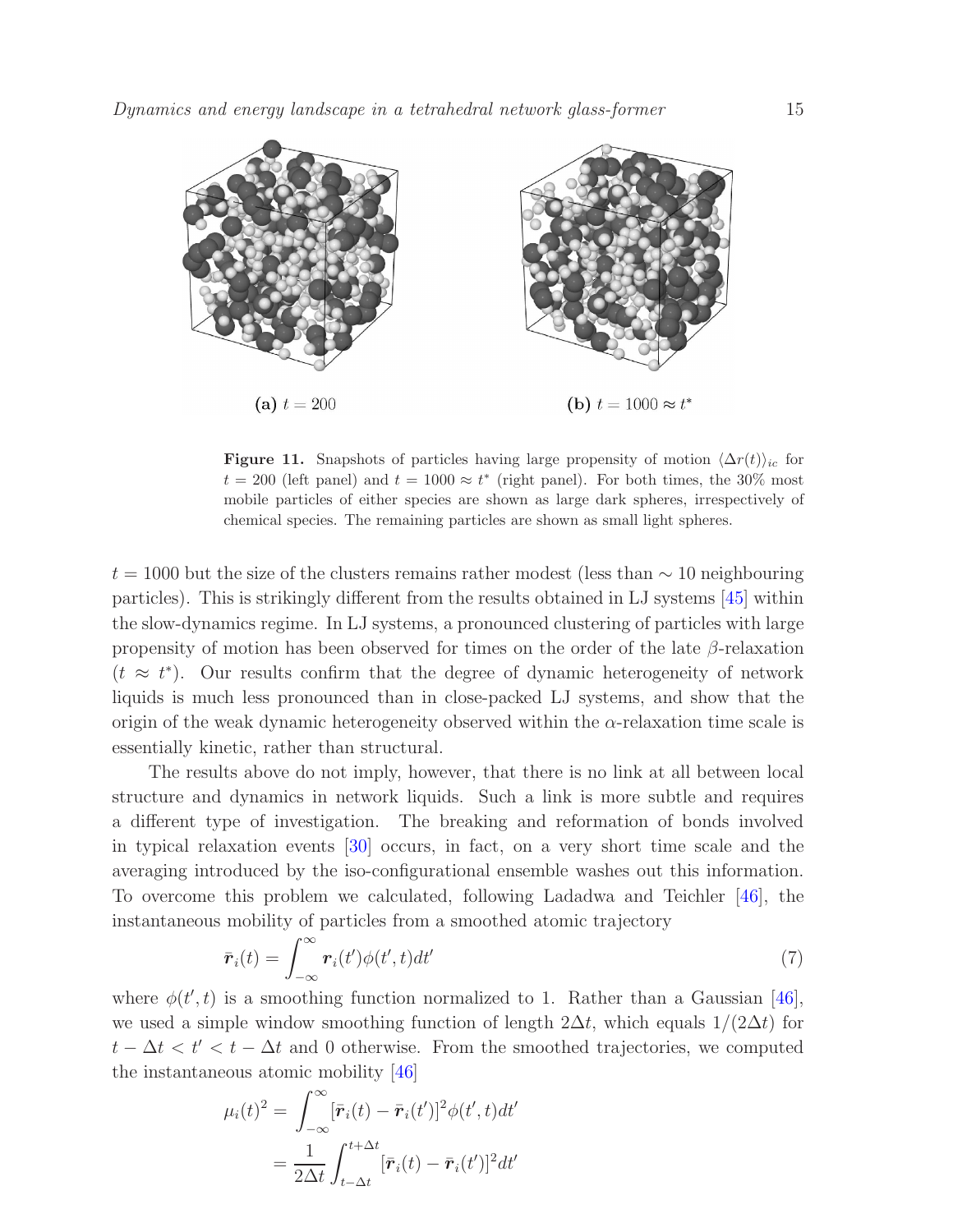

<span id="page-15-0"></span>**Figure 12.** Instantaneous mobility  $\mu_i(t)$  in arbitrary units (dashed line) for two representative particles of species 1 (two upper panels) and species 2 (two lower panels) at  $T = 0.29$ . Also shown are the instantaneous coordination numbers  $Z_{12}(t)$  and  $Z_{21}(t)$ for particles of species 1 and 2, respectively (solid lines).

using  $\Delta t = 10$ . The time dependence of  $\mu_i(t)$  is shown in figure [12](#page-15-0) for representative particles of species 1 and 2 at  $T = 0.29$ . At this low temperature, atomic mobilities show intermittent behaviour, with long periods of inactivity (vibrations) followed by displacements occurring on a very short time scale. To establish the connection with the changes in the local structure, we also plot, for the same time interval, the instantaneous coordination number  $Z(t)$ . A clear correlation between intermittent dynamical events and bond breaking and reformation processes is observed. In particular, defective local environments  $(Z_{12} \neq 4$  and  $Z_{21} \neq 2)$ , either created instantaneously by thermal fluctuations or associated to long-lived defective configurations, are closely associated to dynamical events. Interestingly, this shows that in network liquids the link between structure and dynamics can be understood at a single-particle level. Such a link has been demonstrated in LJ systems only at a coarse-grained spatial level [\[47\]](#page-24-31).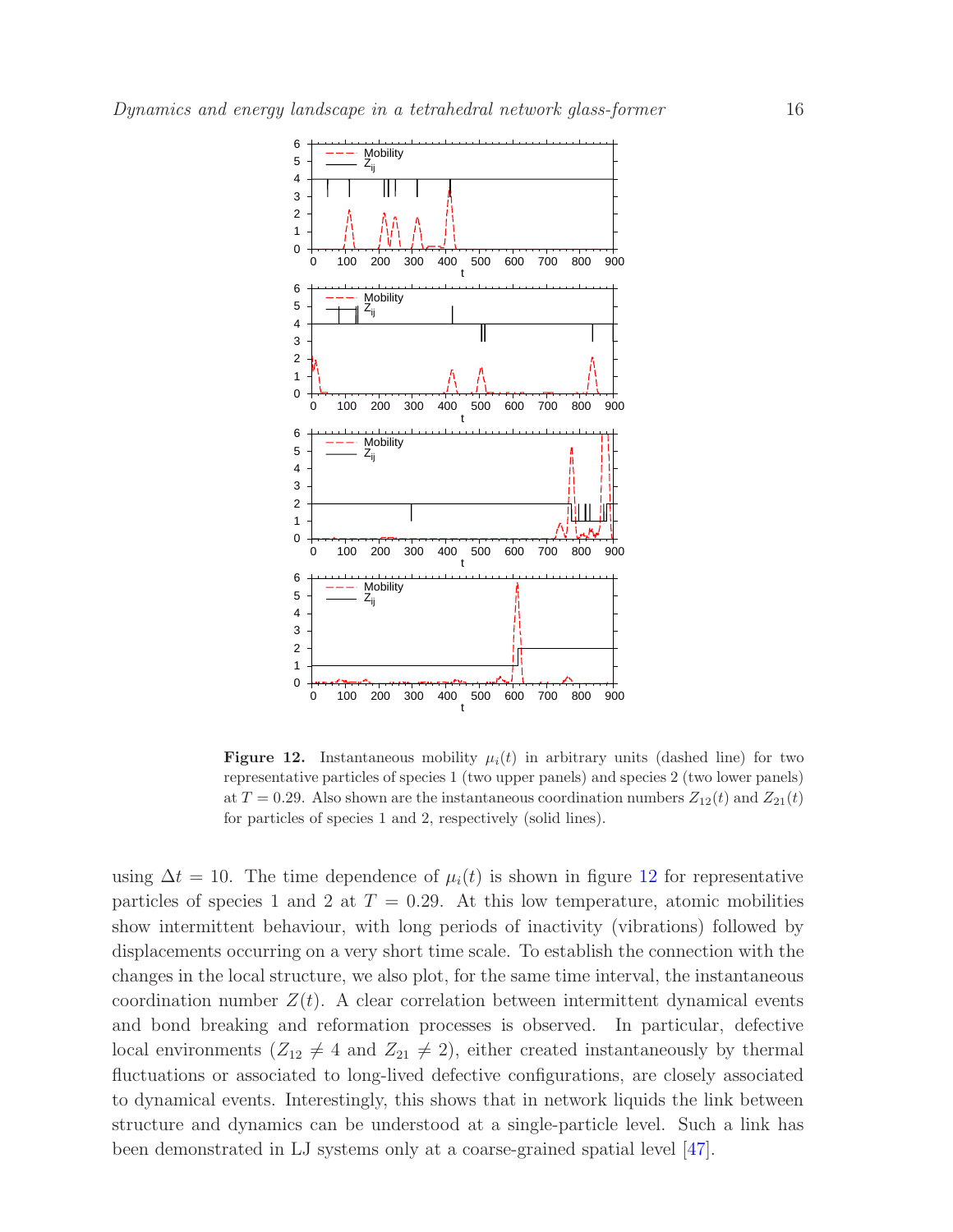

<span id="page-16-0"></span>**Figure 13.** Animations of representative elementary dynamical events at  $T = 0.29$ (see <http://www-dft.ts.infn.it/media/gp/1/> for the corresponding MPG files, realized with VMD [\[48\]](#page-24-32)). White large spheres and small red spheres correspond to particles of species 1 and 2, respectively. The particles involved in the elementary dynamical events are surrounded by a yellow halo. Atomic positions have been averaged over a time window of 4.2 reduced time units (700 time steps) to remove thermal motion and help visualization. Left panel: four small particles (indicated by arrows in the figure) in the central-upper part of the figure perform a correlated, rotational motion in neighbouring tetrahedra (file movie1.mpg; size: 1.4 Mb). Right panel: the central particle (indicated by an arrow) explores its low density environment with a sequence of two jumps, associated to bond breaking and reformation (file: movie2.mpg; size: 1.7 Mb).

Finally, we describe qualitatively the typical local rearrangements observed at low temperature in the NTW model. By inspection of animated atomic trajectories, we identified two typical relaxation processes, closely related to the ones occurring in BKS silica. See figure [13](#page-16-0) and supplementary materials (available at <http://www-dft.ts.infn.it/media/gp/1/>) for two representative events. A first class of rearrangements involves correlated rotations of tetrahedra formed by small particles around nearly immobile large particles. The overall process resembles the "rotational period" recently described by Heuer and coworkers [\[49\]](#page-24-33), in which oxygens perform permutation of the tetrahedral positions around a fixed silicon atom. A second class of rearrangements is closely related to the ones described by Horbach and Kob [\[30\]](#page-24-14). One large particle jumps out from one of the faces of the tetrahedron surrounding it and attaches itself to an under-coordinated  $(Z_{21} = 1)$  small particle. At the same time, a slight recoil movement of the small particles forming the involved tetrahedron is observed, together with the formation of a new dangling bond. Contrary to rotational rearrangements, which often involve a few neighbouring tetrahedra, this second class of elementary dynamical events is strongly localized around the involved tetrahedron. On longer time scales, however, sequences of independent events are also observed (see right panel of figure [13\)](#page-16-0).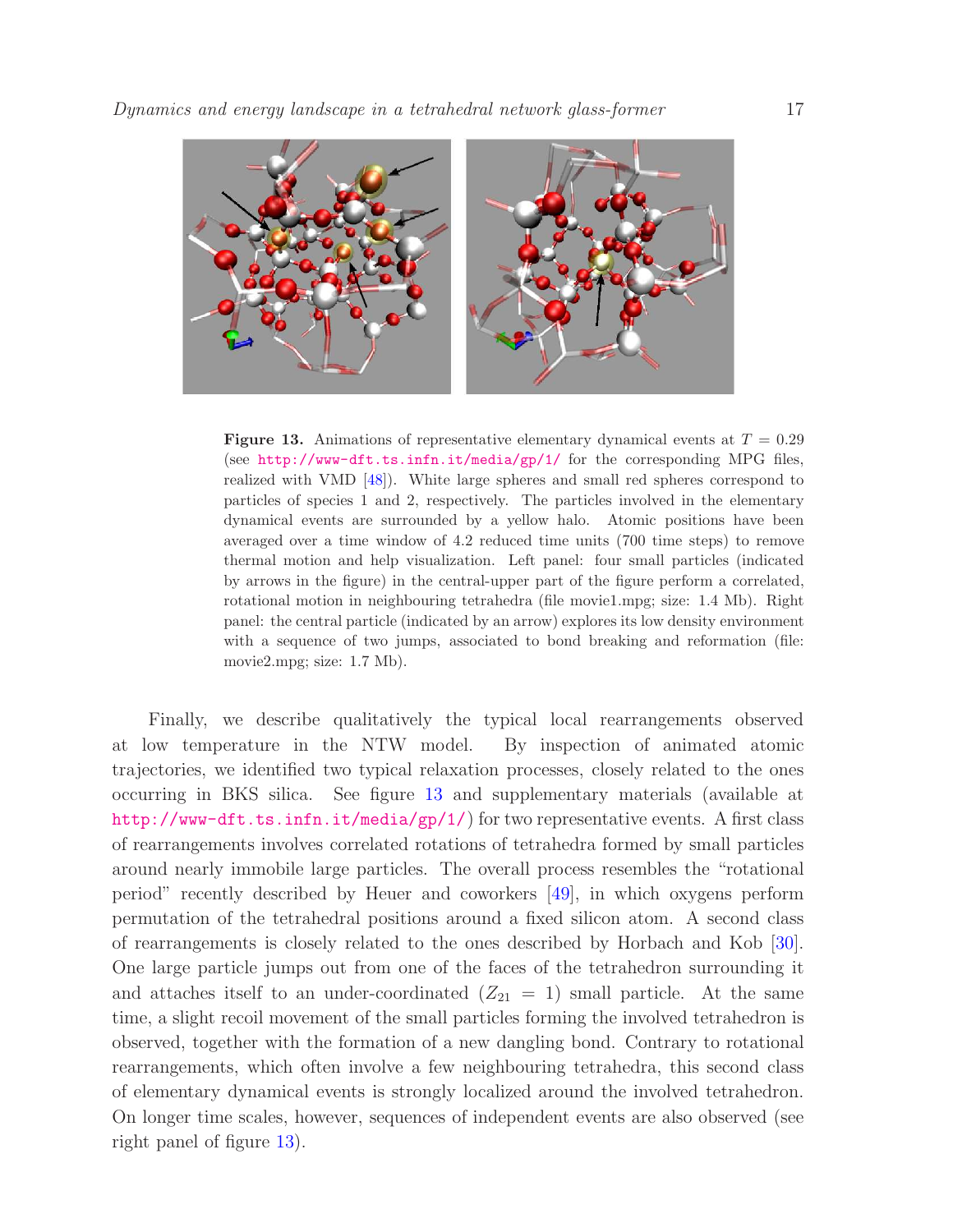## <span id="page-17-0"></span>4. Stationary points and unstable modes

Summarising our previous analysis, two key features characterize the dynamical behaviour of our model network liquid: strong behaviour in the Angell's classification scheme and a significant homogeneity of atomic displacements within the late  $\beta$ relaxation time scale. In this section, we rationalize these features in terms of the properties of the Potential Energy Surface (PES). In particular, we first provide an estimate of the average energy barriers in the PES of the NTW model, and then analyse the localization properties and real-space structure of the unstable modes associated to stationary points of the PES.

## 4.1. Energy barriers

The nature and distribution of barriers connecting stationary points of the PES have been long recognized as key aspects for understanding the dynamics of fragile and strong liquids [\[6,](#page-23-5) [7\]](#page-23-6). Recently, sophisticated analysis of transitions between meta-basins for model glass-forming liquids [\[50\]](#page-24-34) have provided even further quantitative evidence of the importance of the PES. In this section, we employ a simple definition of average energy barriers [\[51,](#page-24-35) [28\]](#page-24-12) to quantify the roughness of the potential energy surface of the NTW model.

Our analysis of the PES is based on the procedure described in [\[28\]](#page-24-12). For each state point, we perform minimizations of the mean square total force  $W$  to locate the closest stationary points along the dynamical trajectory. Typically, between 100 and 400 configurations per state point are considered as starting points for W-minimizations. It is well known that W-minimizations often locate points with a low value of  $W$  $(W \approx 10^{-2} \div 10^{-4})$  that are not true stationary points. These points, usually called quasi-saddles, contain nonetheless relevant information about the dynamics [\[52,](#page-24-36) [53\]](#page-24-37). In the following, we will include these points in our analysis, without further distinction between true stationary points and quasi-saddles. Having located the stationary points, we diagonalize the Hessian matrix of the potential energy surface and thus obtain a set of 3N eigenfrequencies  $\omega_{\alpha}$  and eigenvectors  $\{e_i^{\alpha}\}\$ . The unstable eigenvectors  $(\omega_{\alpha}^2 < 0)$ are of particular interest for our discussion, because they are more directly related to the dynamical behaviour of the system [\[45\]](#page-24-29). As in previous work [\[28\]](#page-24-12), we will report the imaginary branch of the frequency spectrum along the real negative axis.

To estimate the average potential energy barriers we follow the definition given by Cavagna [\[51\]](#page-24-35)

$$
E_s = \frac{1}{3} \frac{de_s}{df_u} \tag{8}
$$

where  $e_s = e_s(f_u)$  is the average energy of stationary points having a fraction of unstable modes  $f_u = n_u/3N$ . As in [\[28\]](#page-24-12), we evaluate  $E_s$  from the slope obtained by linear regression of  $e_s$  vs.  $f_u$  of individual stationary points sampled at temperature T. The procedure is illustrated in the upper panel of figure [14,](#page-18-0) where  $f_u$  is shown as a function of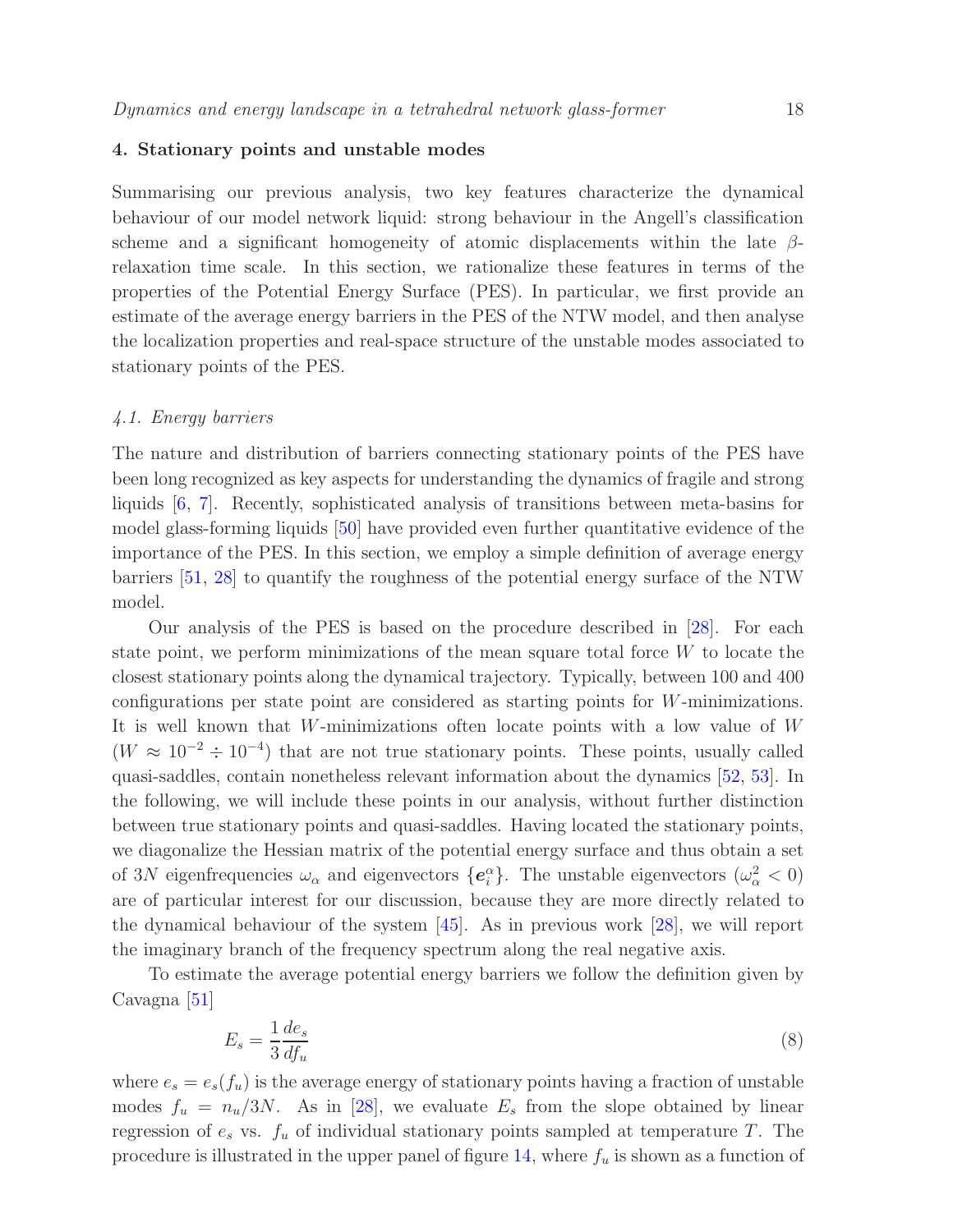

<span id="page-18-0"></span>**Figure 14.** Upper plot: fraction of unstable modes  $f_u$  as a function of the energy  $e_s$ of individual stationary points sampled at the indicated temperatures. Also included are linear fits, from which the average energy barriers  $E_s$  are obtained. Lower panel: average energy barriers  $E_s$  as a function of the average energy of stationary points  $e_s = e_s(T)$  for various T.

 $e_s$  for stationary points sampled at selected temperatures  $(T < T<sub>O</sub>)$ . The energy barriers obtained for individual state points are collected in the bottom panel as a function of the average energy of stationary points  $e_s = e_s(T)$ .

From the comparison of the results above with those obtained in [\[28\]](#page-24-12) for LJ mixtures, we draw two main conclusions, which highlight the peculiarity of the network liquids: (i) energy barriers in the NTW model are large compared to typical thermal energies already for  $T \approx T_O$ , and (ii) their increase is very weak (less than 20%) with decreasing temperature below  $T<sub>O</sub>$ . At least at a qualitative level, (ii) confirms our conjecture [\[28\]](#page-24-12) that the fragility of a glass-forming liquid is related to the increase of average energy barriers  $E_s$  upon cooling below  $T_O$ . It also supports the overall picture that the energy landscape of network liquids has a uniformly rough structure, with barriers whose average amplitude is nearly independent of the energy level. Organization of stationary points into meta-basin structures, while present even in network liquids [\[54\]](#page-24-38), should be of much more limited extent than in the more fragile, close-packed glass-formers.

## 4.2. Localization properties

We now investigate the localization properties and the real-space structure of the unstable eigenvectors of the stationary points sampled in the slow-dynamics regime. In particular, we aim at explaining the more "homogeneous" character of atomic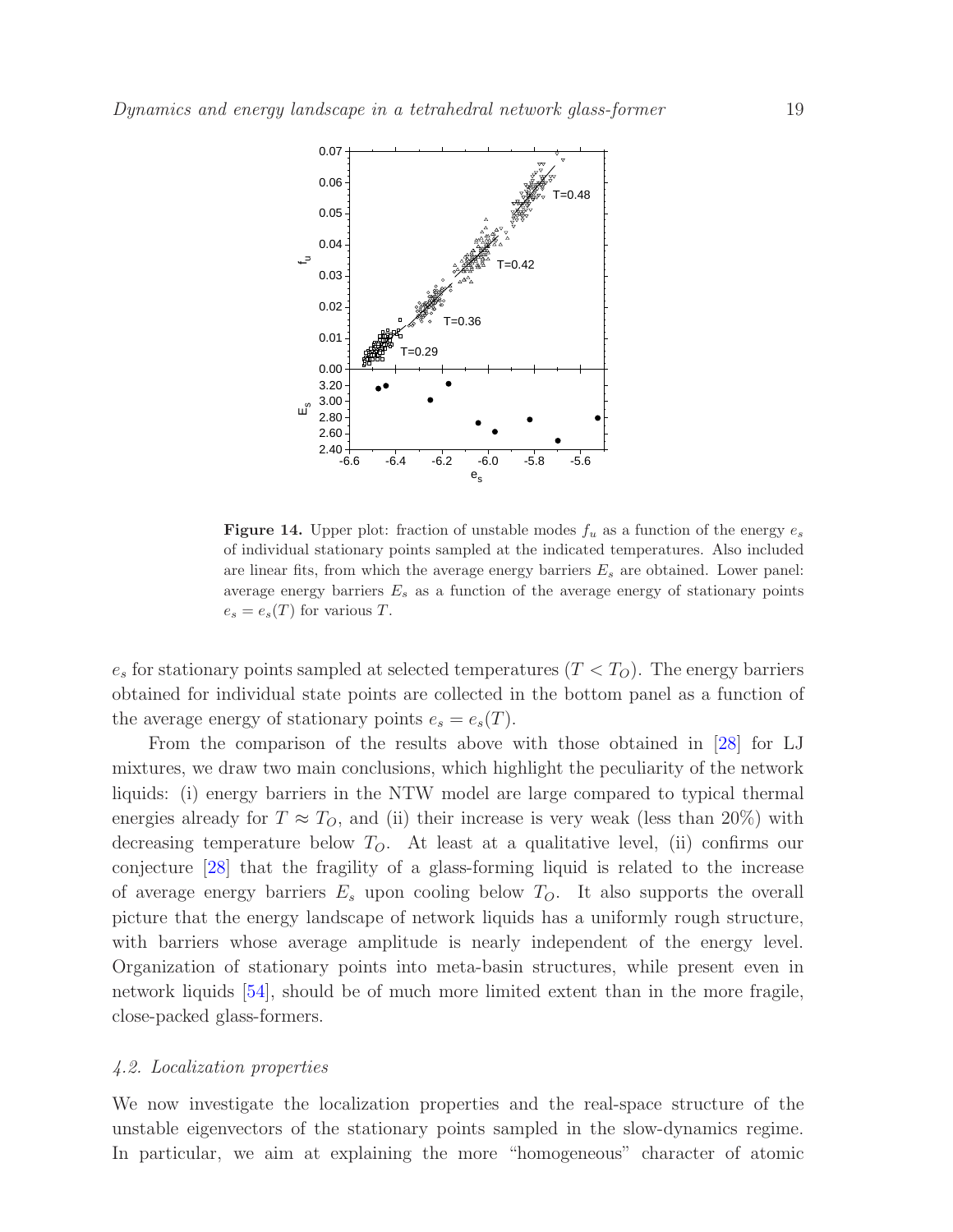

<span id="page-19-1"></span>**Figure 15.** Average gyration radius  $L_c$  of modes of frequency  $\omega$  calculated at  $\rho = 1.655$ and  $T = 0.31$  using different procedures (see text for definitions): straightforward calculation using equation [\(9\)](#page-19-0) (dotted line), method (i) (dashed line), and method (ii) (solid line).

displacements observed in NTW, compared to the more fragile LJ mixtures.

One possible measure of the degree of mode localization, used in a number of previous investigations [\[55,](#page-24-39) [56,](#page-24-40) [57\]](#page-24-41), is provided by the gyration radius

<span id="page-19-0"></span>
$$
L_c^{\alpha} = \sum_{i=1}^{N} |e_i^{\alpha}|^2 |\bm{r}_i - \bm{r}_c|^2
$$
\n(9)

where  $r_c = \sum_{i=1}^{N} r_i |e_i^{\alpha}|^2$  is the "centre of mass" of the mode. Extended modes should have  $L_c \approx 1.0$ , while  $L_c < 1.0$  for localized modes. It turns out, however, that the definition in equation [\(9\)](#page-19-0) is inappropriate for systems with periodic boundary conditions. The centre of mass of the mode, in fact, is not well defined in a periodic system, and the value of  $L_c$  thus depends on the choice of the origin of the frame of coordinates. As it will be clear in the following, this shortcoming is particularly evident in the case of strongly localized modes. To overcome this problem, we employ two alternative definitions of the gyration radius, obtained by redefining the origin of the system coordinates: (i) the position of the particle that has the largest displacement on mode  $\alpha$  is used as the origin of the system coordinates for the calculation of  $L_c^{\alpha}$ ; (ii) the gyration radius is determined by minimization of  $L_c^{\alpha}$  over all possible origins of the system coordinates chosen on a grid of points subdividing the cubic cell.

In figure [15](#page-19-1) we show the average gyration radius  $L_c$  of modes with frequency  $\omega$ obtained for NTW at  $T = 0.31$ , using the original definition and the two alternatives (i) and (ii). The original definition substantially overestimates the extension of strongly localized modes, while discrepancies are somehow less pronounced for extended modes. For extended modes, smaller discrepancies are apparent between methods (i) and (ii). In the following, we will employ definition (ii). Only minor quantitative differences in the following analysis appear when using definition (i).

We now focus on the unstable modes, which have been found to contain direct information on the dynamics of a glass-forming liquid  $[45]$ . In figure [16](#page-20-0) we show the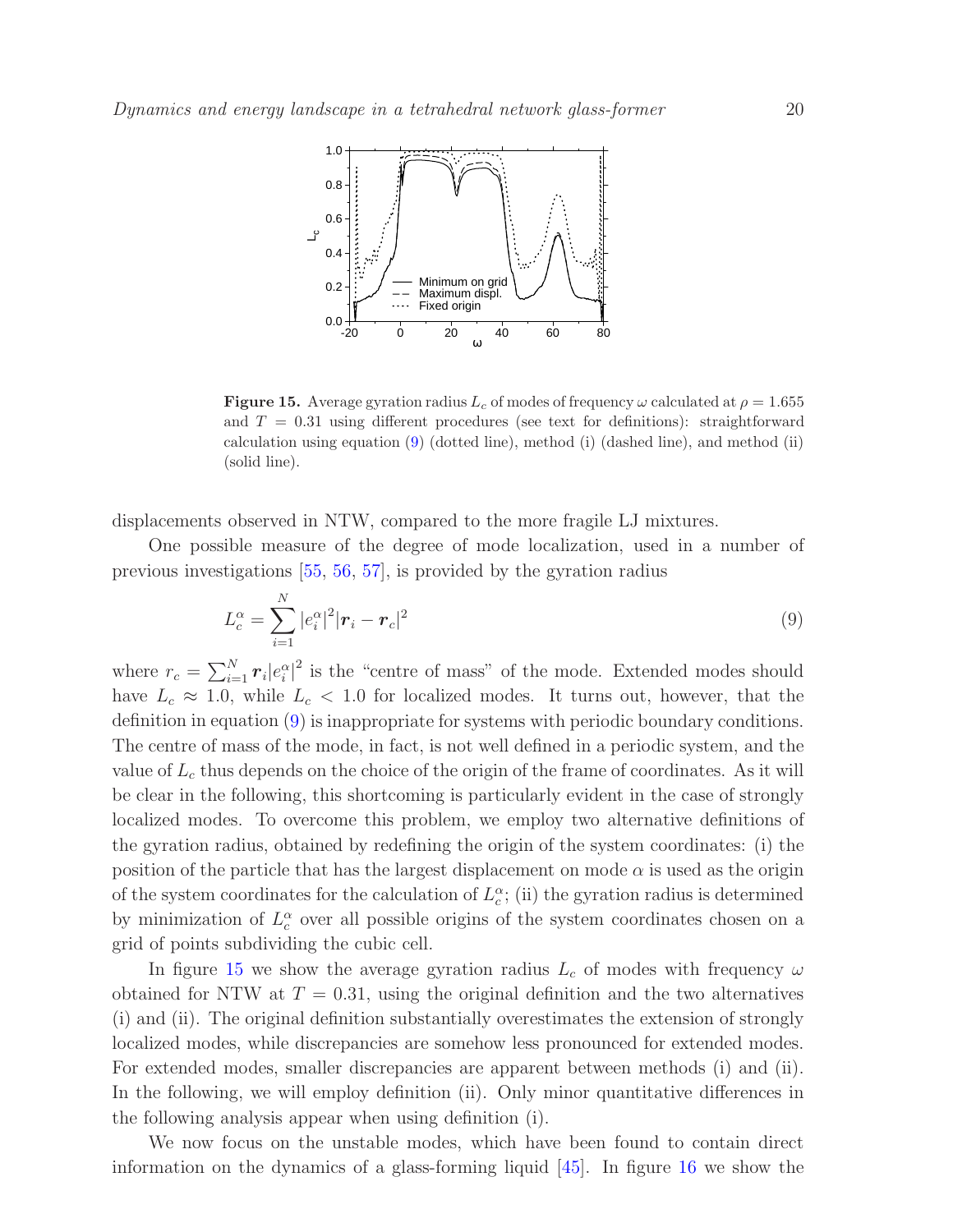

<span id="page-20-0"></span>**Figure 16.** Distribution of  $L_c$  for unstable modes sampled in the slow-dynamics regime: in NTW at  $\rho = 1.655$ ,  $T = 0.31$  (upper panel), in BMLJ at  $\rho = 1.2$ ,  $T = 0.45$ (middle panel), in WAHN at  $\rho = 1.297$ ,  $T = 0.54$  (lower panel).

distribution of  $L_c$  for the NTW model at  $T = 0.29$ . For comparison, we also show analogous distributions obtained for BMLJ and WAHN at temperatures deep in the slow-dynamics regime. The distribution of  $L_c$  for NTW is bimodal, with an excess of localized unstable modes having  $L_c \sim 0.2$ . A similar, yet much less pronounced, excess peak at low  $L_c$  is observed in the distribution for BMLJ, while no such feature is found for the very fragile WAHN model. Justified by the fact that the minimum of the distribution of  $L_c$  for NTW is located around 0.5, we define a mode localized (extended) if  $L_c$  is smaller (larger) than 0.5. The precise location of this cutoff is irrelevant for the discussion below.

Information about the relevance of localized unstable modes in different glassformers is conveniently represented by the plot in figure [17,](#page-21-0) where the fraction of localized unstable modes  $f_{ul}$  is shown as a function of  $f_{u}$ . The NTW model has a substantial fraction of localized unstable modes, independent of the energy level in the PES.  $f_{ul}$  only weakly increases by lowering  $f_u$ , i.e., as the systems explores lower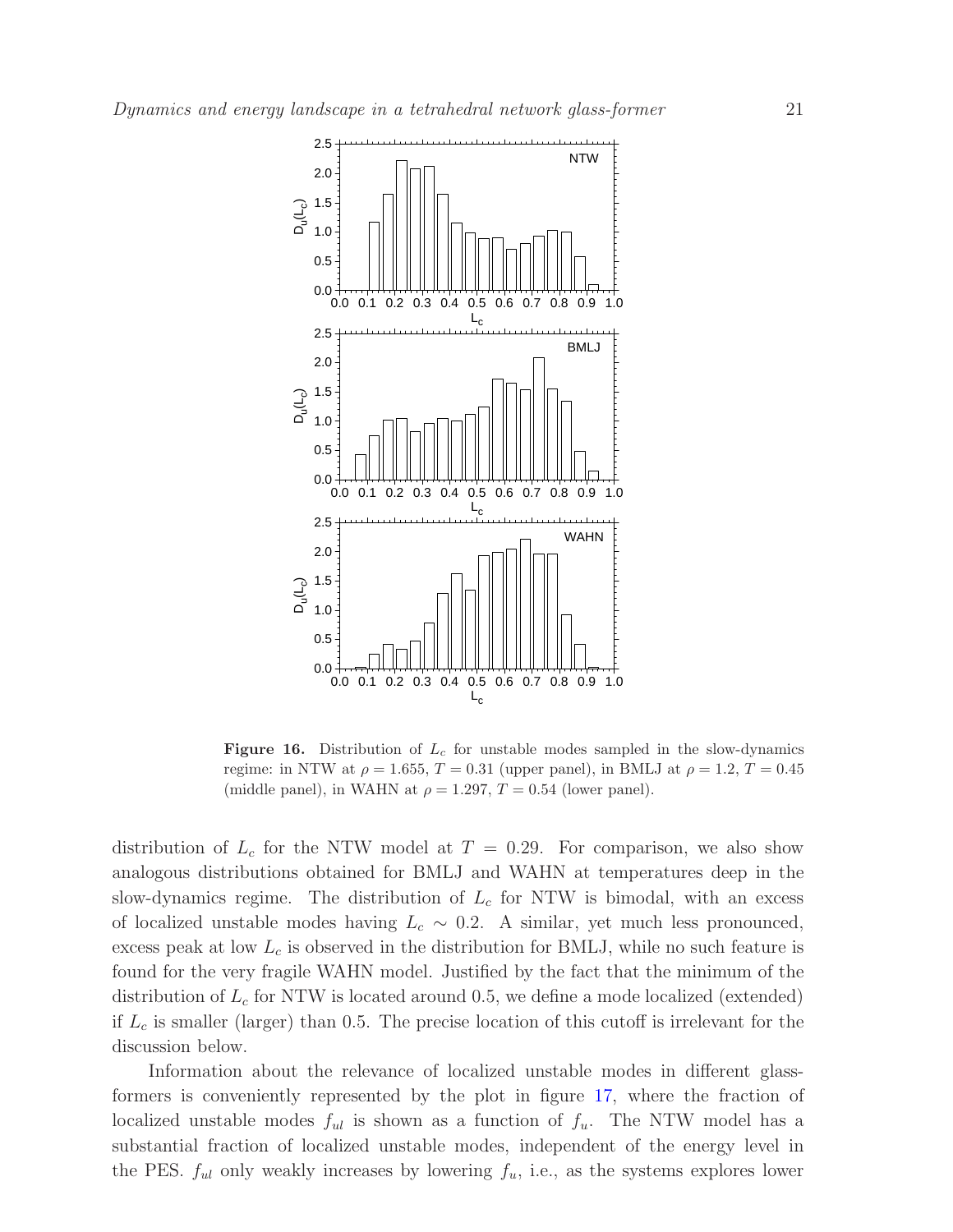

<span id="page-21-0"></span>**Figure 17.** Fraction of localized unstable modes  $f_{ul}$  in stationary points as a function of the total fraction unstable modes  $f_u$  in NTW at  $\rho = 1.655$  (squares), BMLJ at  $\rho = 1.2$  (circles), and WAHN at  $\rho = 1.297$  (triangles).

regions of the energy landscape. In contrast, in the very fragile WAHN  $f_{ul}$  is very small and increases only on approaching the bottom of the energy landscape. The BMLJ displays an intermediate trend, since a larger fraction of localized unstable modes is present. These localized modes of the BMLJ mixture correspond to eigenvectors where a small particle and few other neighbours have large displacements (see figure 13 in [\[28\]](#page-24-12)). It is remarkable that the trend observed in the localization of unstable modes follows the different dynamic character (strong, intermediate, fragile) of the models studied (see also [\[58\]](#page-24-42)). Moreover, our results provide a simple explanation of the weak degree of dynamic heterogeneity in network liquids in terms of an excess of localized, uncooperative unstable modes, which are absent, or at least rarer, in the more fragile LJ mixtures.

Finally, we describe the nature of the rearrangements associated to localized and extended unstable modes of the NTW model. The typical extensions of localized and extended unstable modes are depicted in figure [18.](#page-22-1) From inspection of the real-space structure of the atomic displacements we found that the unstable modes reproduce the two classes of local relaxation processes described in section [3.](#page-4-0) Extended unstable modes usually involve coupled rotations of tetrahedra and have a marked collective nature. These modes are thus good candidates for explaining the rotational motions described in section [3.](#page-4-0) Similar unstable modes have been found in the unstable branch of the instantaneous normal mode spectrum of BKS silica [\[19\]](#page-24-3). On the other hand, localized unstable modes correspond rather well to the second class of local rearrangements described in section [3.](#page-4-0) The mode depicted in left panel of figure [18](#page-22-1) shows the passage of a large particle, initially at the centre of a tetrahedron, through the face of the tetrahedron, while a neighbouring under-coordinated small particle moves in the opposite direction to create a bond. In the intermediate stage along the reaction coordinate of the mode the large particle is 5-fold coordinated. Our results indicate that both types of elementary dynamical events should be taken into account for a complete description of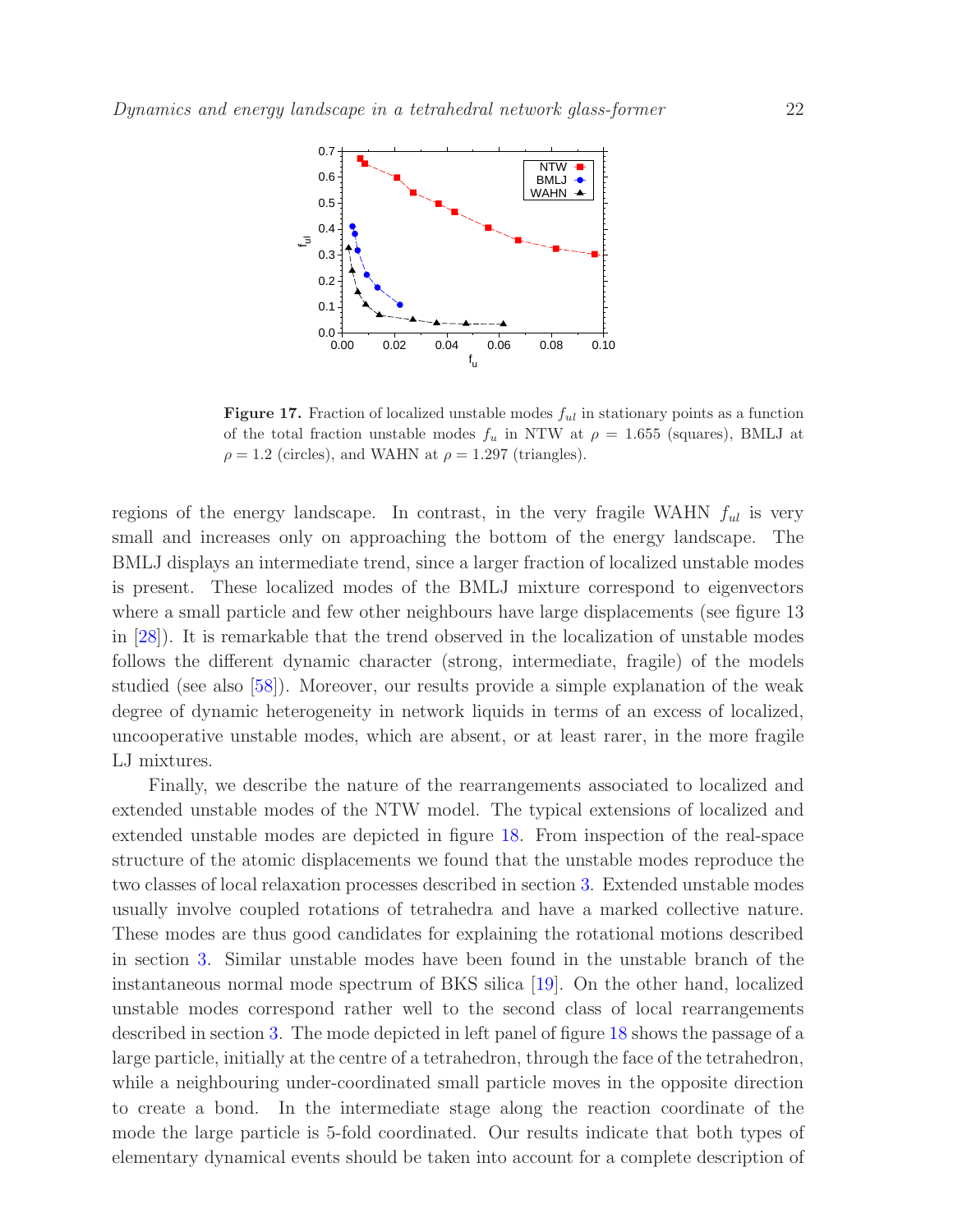

<span id="page-22-1"></span>Figure 18. Typical extension of localized (a) and extended (b) unstable modes of a stationary point sampled at  $T = 0.29$ . Only particles with displacement  $|e_i^{\alpha}|$  larger than 0.04 are shown, and the eigenvectors are scaled logarithmically. Particles of species 1 and 2 are shown as white large spheres and small dark spheres, respectively.

the dynamics in network liquids. Approaches that focus only on soft stable modes [\[59,](#page-24-43) [60\]](#page-24-44) may not be able to capture the localized nature of the dynamics in network liquids. In these systems, in fact, the low frequency portion of the VDOS encompasses collective modes that typically involve coupled rotations of tetrahedra [\[61,](#page-24-45) [14\]](#page-23-13).

## <span id="page-22-0"></span>5. Conclusions

In this work we have extended our previous analysis [\[27,](#page-24-11) [28\]](#page-24-12) on the glass transition of fragile Lennard-Jones mixtures by introducing a new model of tetrahedral network glass-former based on short-ranged, spherical interactions. Remarkably, these simple models of liquids, all based on pair potentials of the Lennard-Jones type, are able to reproduce qualitatively a wide spectrum of dynamic behaviours, thus allowing extensive and detailed investigations of the glass transition phenomenon.

Notwithstanding the problem of crystallization, which may occur in binary mixtures during longer simulations [\[62,](#page-24-46) [63\]](#page-24-47) but is not observed in our samples, we have found that the fragile vs. strong behaviour of our models can be clearly identified and rationalized even at relatively high  $T$ , but below the onset temperature of slow dynamics. Using an appropriate parameterization of the T-dependence of relaxation times, we have found that the model network glass-former is stronger at all studied densities than all previously investigated LJ mixtures. Our results also confirm that the degree of dynamic heterogeneity is less pronounced in network than in close-packed glass-formers.

An important aspect of the glass transition concerns the nature of atomic rearrangements occurring within the  $\alpha$ -relaxation time [\[64,](#page-25-0) [65\]](#page-25-1). The relation between dynamical events and the nature of the local structure is of particular interest [\[43,](#page-24-27) [44\]](#page-24-28). The analysis of the propensity of motion of particles within the late  $\beta$ -relaxation time scale, combined with a comparative study of the non-Gaussian parameter in different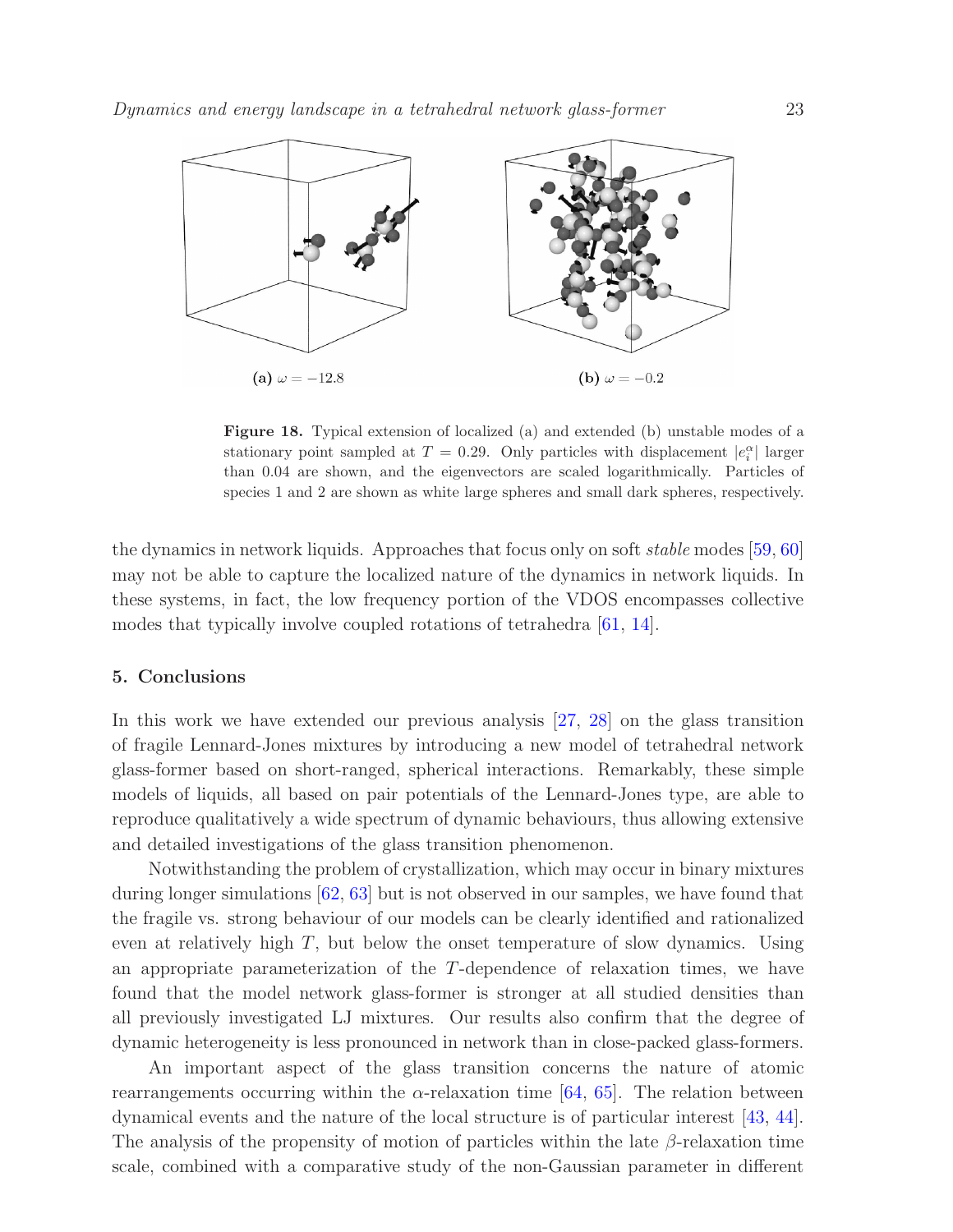systems, has revealed a substantial homogeneity of atomic mobility in the model network glass-former. However, contrary to the case of LJ mixtures, it is possible to establish a relation between local structure and dynamics at the single-particle level by considering individual atomic trajectories. Periods of high mobility are in fact clearly associated to sequences of bond breaking and reformation, i.e. variations in the local structure.

The features described above and the variation of dynamic behaviour in systems with different fragility can be rationalized well in terms of the features of the Potential Energy Surface. We have focused on the properties of the unstable modes of saddles and quasi-saddles sampled within the slow-dynamics regime. The amplitude of the average energy barriers  $E_s$  in the model network glass-former is always larger than typical thermal energies below  $T<sub>O</sub>$  and depends very mildly on the energy level. This contrasts the findings in the more fragile LJ mixtures, where  $E_s$  rapidly increases upon entering in the slow-dynamics regime [\[28\]](#page-24-12). The localization of the unstable modes offers direct insight into the elementary dynamic events leading to relaxation. In general, as the system explores lower and lower regions of the energy landscape, the unstable modes soften and retain a cooperative character. In the NTW model, there is also a significant fraction of localized unstable modes that persists in the whole slow-dynamics regime. These localized modes typically describe bond breaking and reformation, i.e. elementary rearrangements that characterize the dynamics of the model. On the contrary, closepacked fragile liquids have a large fraction of extended unstable modes, which soften and tend to localize only on approaching the bottom of the landscape. As a result, the dynamics in the latter systems is inherently more cooperative than in network liquids.

#### Acknowledgments

D.C. acknowledges financial support from the Austrian Research Fund (FWF) (Project number: P19890-N16)

## <span id="page-23-0"></span>References

- <span id="page-23-1"></span>[1] Angell C A 1988 *J. Phys. Chem. Solids* 49 863
- <span id="page-23-2"></span>[2] Saika-Voivod I, Poole P H and Sciortino F 2001 *Nature* 412 514
- <span id="page-23-3"></span>[3] Vogel M and Glotzer S 2004 *Phys. Rev. E* 70 061504
- <span id="page-23-4"></span>[4] Berthier L 2007 *Phys. Rev. E* 76 011507
- <span id="page-23-5"></span>[5] Garrahan J P and Chandler D 2003 *Proc. Nat. Acad. Soc.* 100 9710
- <span id="page-23-6"></span>[6] Stillinger F H 1995 *Science* 267 1935
- <span id="page-23-7"></span>[7] Debenedetti P G and Stillinger F H 2001 *Nature* 410 259
- <span id="page-23-8"></span>[8] van Beest B W H, Kramer G J and van Santen R A 1990 *Phys. Rev. Lett.* 64 1955
- <span id="page-23-9"></span>[9] Saika-Voivod I, Sciortino F and Poole P H 2000 *Phys. Rev. E* 63 011202
- <span id="page-23-10"></span>[10] Saika-Voivod I, Sciortino F, Grande T and Poole P H 2004 *Phys. Rev. E* 70 061507
- <span id="page-23-11"></span>[11] Vollmayr K, Kob W and Binder K 1996 *Phys. Rev. B* 54 15808
- <span id="page-23-12"></span>[12] Horbach J and Kob W 1999 *Phys. Rev. B* 60 3169
- <span id="page-23-13"></span>[13] Horbach J and Kob W 2001 *Phys. Rev. E* 64 041503
- <span id="page-23-14"></span>[14] Taraskin S N and Elliott S R 1997 *Phys. Rev. B* 56 8605
- [15] Taraskin S N and Elliott S R 1999 *Phys. Rev. B* 59 8572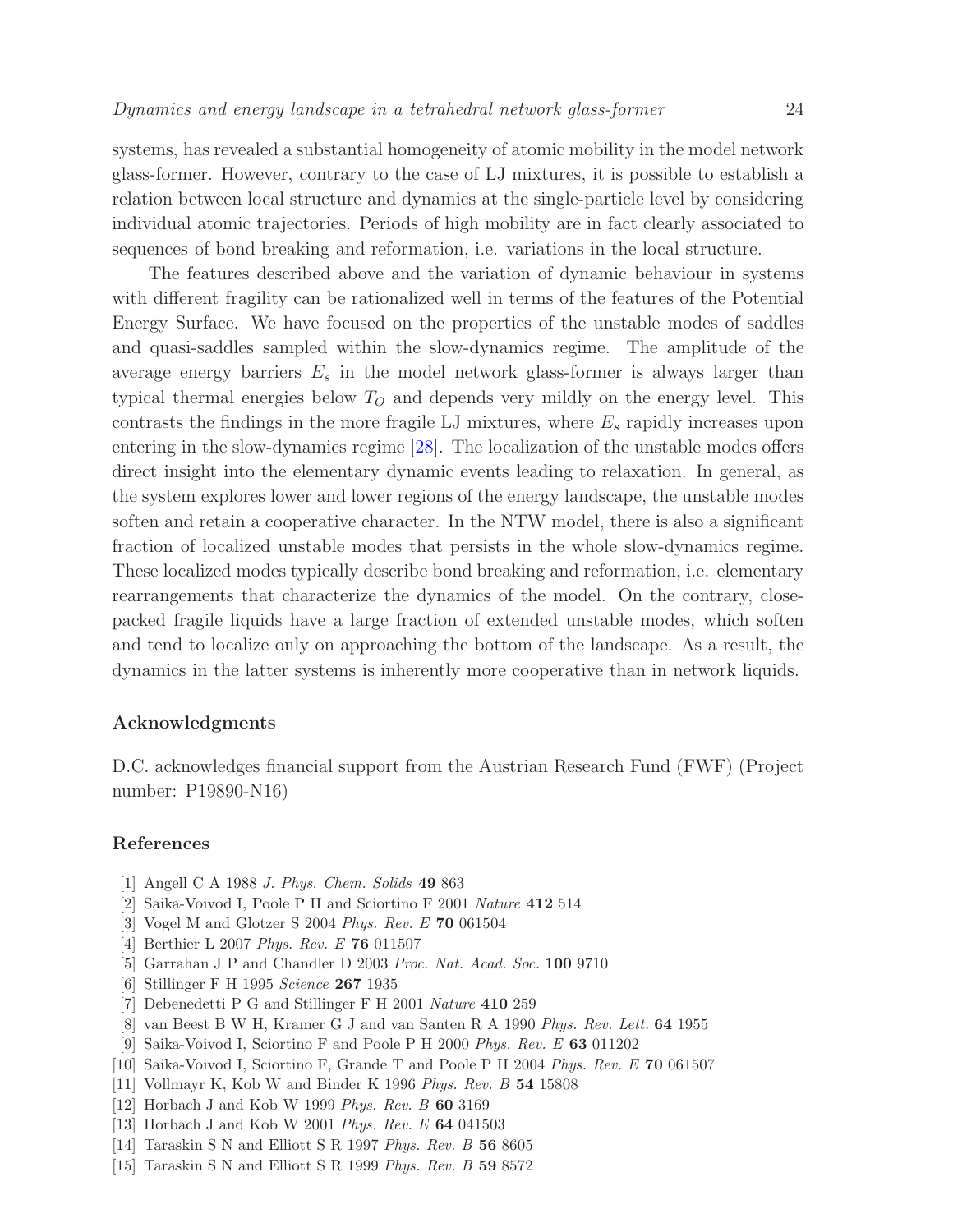- <span id="page-24-1"></span><span id="page-24-0"></span>[16] Benoit M and Kob W 2002 *Europhys. Lett.* 60 269
- <span id="page-24-2"></span>[17] Jund P and Jullien R 1999 *Phys. Rev. Lett.* 83 2210
- <span id="page-24-3"></span>[18] Nave E L, Stanley H E and Sciortino F 2002 *Phys. Rev. Lett.* 88 035501
- <span id="page-24-4"></span>[19] Bembenek S D and Laird B B 2001 *J. Chem. Phys.* 114 2340
- <span id="page-24-5"></span>[20] Saksaengwijit A, Reinisch J and Heuer A 2004 *Phys. Rev. Lett.* 93 235701
- <span id="page-24-6"></span>[21] Kerrache A, Teboul V and Monteil A 2006 *Chem. Phys.* 321 69
- <span id="page-24-7"></span>[22] Carr´e A, Berthier L, Horbach J, Ispas S and Kob W 2007 *J. Chem. Phys.* 127 114512
- <span id="page-24-8"></span>[23] Ford M H, Auerbach S M and Monson P A 2004 *J. Chem. Phys.* 121 8415
- <span id="page-24-9"></span>[24] De Michele C, Tartaglia P and Sciortino F 2006 *J. Chem. Phys.* 125 204710
- <span id="page-24-10"></span>[25] Zaccarelli E, Sciortino F and Tartaglia P 2007 *J. Chem. Phys.* 127 174501
- <span id="page-24-11"></span>[26] Ferrante A and Tosi M P 1989 *J, Phys.: Condens. Matter* 1 1679
- <span id="page-24-12"></span>[27] Coslovich D and Pastore G 2007 *J. Chem. Phys.* 127 124504
- <span id="page-24-13"></span>[28] Coslovich D and Pastore G 2007 *J. Chem. Phys.* 127 124505
- <span id="page-24-14"></span>[29] Grigera T, Cavagna A, Giardina I and Parisi G 2002 *Phys. Rev. Lett.* 88 055502
- <span id="page-24-15"></span>[30] Horbach J, Kob W, Binder K and Angell C A 1996 *Phys. Rev. E* 54 5897(R)
- <span id="page-24-16"></span>[31] Carpenter J M and Price D L 1985 *Phys. Rev. Lett.* 54 441
- <span id="page-24-17"></span>[32] Sastry S, Debenedetti P G and Stillinger F H 1998 *Nature* 393 554
- <span id="page-24-18"></span>[33] Jin W, Kalia R K, Vashishta P and Rino J P 1994 *Phys. Rev. B* 50 118
- <span id="page-24-19"></span>[34] Wischnewski A, Buchenau U, Dianoux A J, Kamitakahara W A and Zarestky J L 1998 *Phys. Rev. B* 57 2663
- <span id="page-24-20"></span>[35] Guillot B and Guissani Y 1997 *Phys. Rev. Lett.* 78 2401
- <span id="page-24-21"></span>[36] Phillips J C 1981 *J. Non-Cryst. Solids* 43 37
- <span id="page-24-22"></span>[37] Thorpe M F 1983 *J. Non-Cryst. Solids* 57 355
- <span id="page-24-23"></span>[38] Trachenko K and Dove M T 2003 *Phys. Rev. B* 67 212203
- <span id="page-24-24"></span>[39] Kob W and Andersen H C 1995 *Phys. Rev. E* 51 4626
- <span id="page-24-25"></span>[40] Wahnström G 1991 *Phys. Rev. A* 44 3752
- <span id="page-24-26"></span>[41] Berthier L, Biroli G, Bouchaud J, Kob W, Miyazaki K and Reichman D R 2007 *J. Chem. Phys.* 126 184503
- <span id="page-24-27"></span>[42] Berthier L, Biroli G, Bouchaud J, Kob W, Miyazaki K and Reichman D R 2007 *J. Chem. Phys.* 126 184504
- <span id="page-24-28"></span>[43] Widmer-Cooper A, Harrowell P and Fynewever H 2004 *Phys. Rev. Lett.* 93 135701
- <span id="page-24-29"></span>[44] Widmer-Cooper A and Harrowell P 2005 *J. Phys.: Condens. Matter* 17 S4025
- <span id="page-24-30"></span>[45] Coslovich D and Pastore G 2006 *Europhys. Lett.* 75 784
- <span id="page-24-31"></span>[46] Ladadwa I and Teichler H 2006 *Phys. Rev. E* 73 031501
- <span id="page-24-32"></span>[47] Berthier L and Jack R L 2007 *Phys. Rev. E* 76 041509
- <span id="page-24-33"></span>[48] Humphrey W, Dalke A and Schulten K 1996 *J. Mol. Graphics* 14 33
- <span id="page-24-34"></span>[49] Saksaengwijit A and Heuer A 2007 *J. Phys.: Condens. Matter* 19 205143
- <span id="page-24-35"></span>[50] Heuer A 2008 *J. Phys.: Condens. Matter* 20 373101
- <span id="page-24-36"></span>[51] Cavagna A 2001 *Europhys. Lett.* 53 490
- <span id="page-24-37"></span>[52] Angelani L, Di Leonardo R, Ruocco G, Scala A and Sciortino F 2002 *J. Chem. Phys.* 116 10297
- <span id="page-24-38"></span>[53] Angelani L, Ruocco G, Sampoli M and Sciortino F 2003 *J. Chem. Phys.* 119 2120
- <span id="page-24-39"></span>[54] Heuer A and Buchner S 2000 *J. Phys,: Condens. Matter* 12 6535
- <span id="page-24-40"></span>[55] Marinov M and Zotov N 1997 *Phys. Rev. B* 55 2938
- <span id="page-24-41"></span>[56] Caprion D and Schober R 2001 *J. Chem. Phys.* 114 3236
- <span id="page-24-42"></span>[57] Ispas S, Zotov N, Wispelaere S D and Kob W 2005 *J. Non-Cryst. Solids* 351 1144
- <span id="page-24-43"></span>[58] Jagla E A 2001 *Mol. Phys.* 99 753
- <span id="page-24-44"></span>[59] Brito C and Wyart M 2007 *J. Stat. Mech.: Theory Exp.* 2007 L08003
- <span id="page-24-45"></span>[60] Widmer-Cooper A, Perry H, Harrowell P and Reichman D R 2008 *Nat. Phys.* 4 711
- <span id="page-24-46"></span>[61] Buchenau U, Zhou H M, Nucker N, Gilroy K S and Phillips W A 1988 *Phys. Rev. Lett.* 60 1318
- <span id="page-24-47"></span>[62] Pedersen U R, Bailey N P, Dyre J C and Schrøder T B 2007 *arXiv:0706.0813*
- [63] Valdes L, Affouard F, Descamps M and Habasaki J 2009 *J. Chem. Phys.* 130 154505